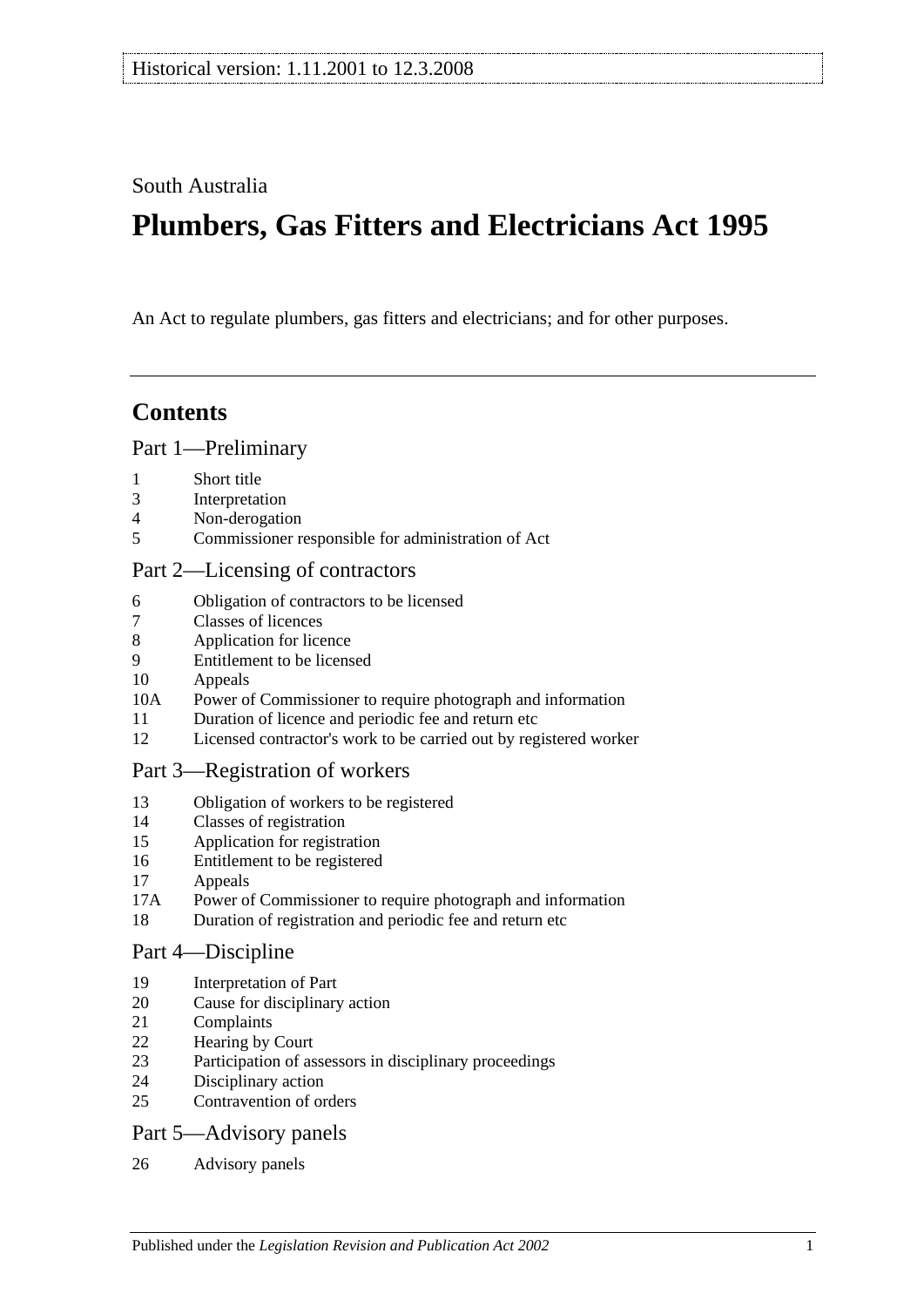# [Part 6—Miscellaneous](#page-14-0)

- 27 [Delegations](#page-14-1)
- 28 [Agreement with professional organisation](#page-14-2)
- 29 [Exemptions](#page-15-0)
- 30 [Registers](#page-15-1)
- 31 [Commissioner and proceedings before Court](#page-15-2)
- 32 [False or misleading information](#page-16-0)
- 33 [Name in which contractor may carry on business](#page-16-1)
- 34 [Statutory declaration](#page-16-2)
- 35 [Investigations](#page-16-3)
- 36 [General defence](#page-16-4)
- 37 [Liability for act or default of officer, employee or agent](#page-16-5)
- 38 [Offences by bodies corporate](#page-17-0)
- 39 [Continuing offence](#page-17-1)
- 40 [Prosecutions](#page-17-2)
- 41 [Evidence](#page-17-3)
- 42 [Service of documents](#page-18-0)
- 43 [Annual report](#page-18-1)
- 44 [Regulations](#page-18-2)

### [Schedule 1—Appointment and selection of assessors for Court](#page-19-0)

### [Schedule 2—Transitional provisions](#page-19-1)

2 [Transitional](#page-19-2)

[Legislative history](#page-21-0)

# <span id="page-1-0"></span>**The Parliament of South Australia enacts as follows:**

# **Part 1—Preliminary**

### <span id="page-1-1"></span>**1—Short title**

This Act may be cited as the *Plumbers, Gas Fitters and Electricians Act 1995*.

### <span id="page-1-2"></span>**3—Interpretation**

In this Act, unless the contrary intention appears—

*Commissioner* means the Commissioner for Consumer Affairs;

*contractor* means a plumbing contractor, a gas fitting contractor or an electrical contractor;

*Court* means the Administrative and Disciplinary Division of the District Court of South Australia;

*director* of a body corporate includes—

(a) a person occupying or acting in the position of director or member of the governing body of the body corporate, by whatever name called and whether or not validly appointed to occupy or duly authorised to act in the position; and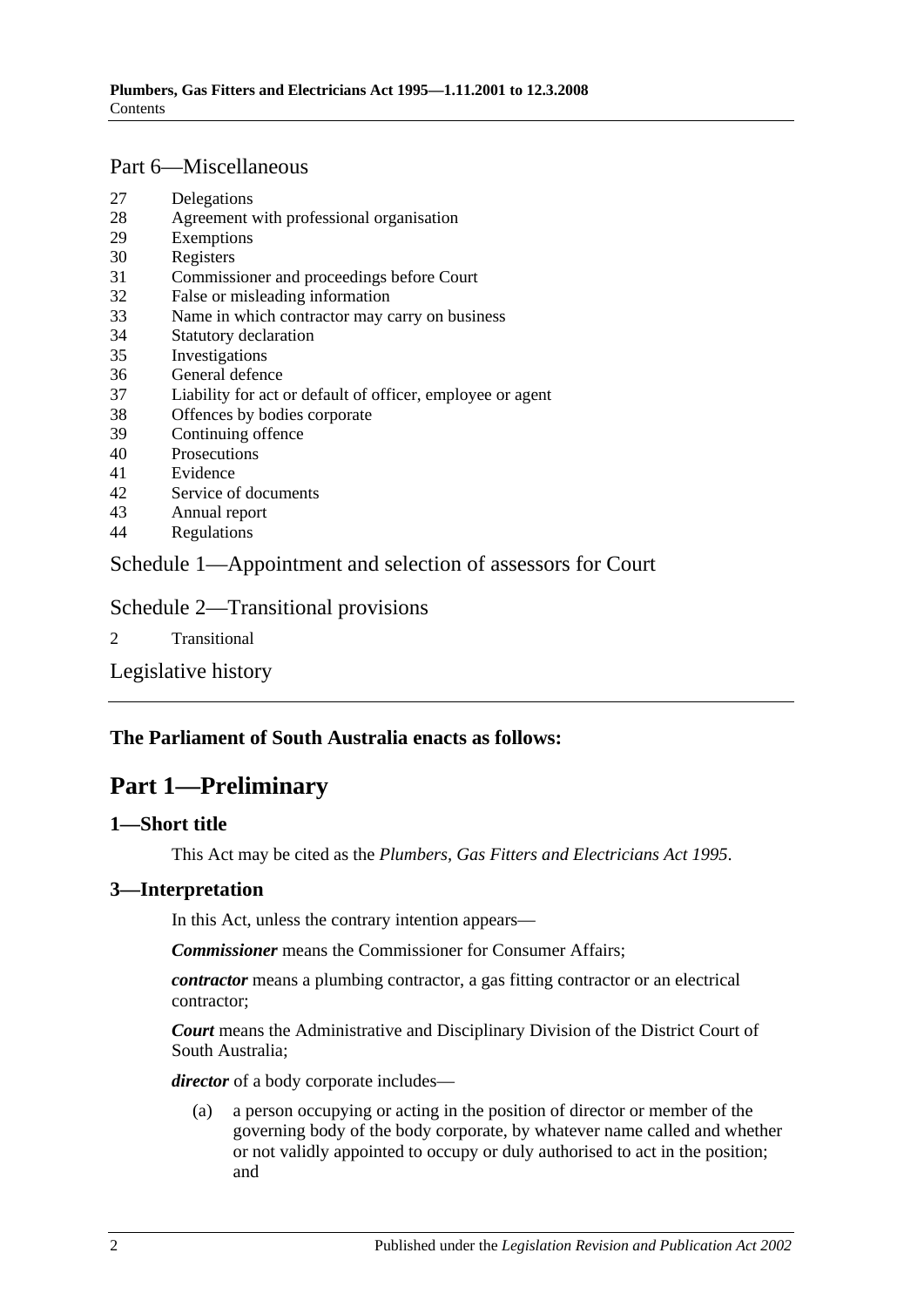(b) any person in accordance with whose directions or instructions the directors or members of the governing body of the body corporate are accustomed to act;

*draining work* means the installation, alteration, repair, maintenance or disconnection of sanitary drains or stormwater drains, and includes work of a class prescribed by regulation;

*electrical contractor* means a person who carries on the business of performing electrical work for others;

*electrical installation* means the whole or part of any system or equipment wherever situated intended for the conveyance, control, measurement or use of electricity supplied or intended to be supplied by a person or body that supplies electricity to the public at a voltage above extra low voltage as defined in *Australian Standard AS3000 Wiring Rules*;

*electrical work* means the installation, alteration, repair or maintenance of an electrical installation, and includes work of a class prescribed by regulation;

*electrical worker* means a person who personally carries out electrical work;

*equipment* includes fittings, fixtures, appliances and devices;

*gas* means a gaseous fuel consisting of hydrocarbons or predominantly of hydrocarbons;

*gas fitting* means the installation, alteration, repair, maintenance or disconnection of any pipes or equipment to convey or utilise gas (including associated gas ventilation equipment) downstream of—

- (a) the outlet of a meter installed for measuring consumption of reticulated gas supplied by a licensed gas supplier under the *[Gas Act](http://www.legislation.sa.gov.au/index.aspx?action=legref&type=act&legtitle=Gas%20Act%201988) 1988*; or
- (b) the outlet of any gas storage tank or cylinder,

and includes work of a class prescribed by regulation;

*gas fitting contractor* means a person who carries on the business of performing gas fitting for others;

*gas fitting worker* means a person who personally carries out gas fitting;

*licence* means a licence under [Part 2;](#page-3-2) and *licensed* and *licensee* have corresponding meanings;

*perform*, in relation to plumbing, gas fitting or electrical work, includes—

- (a) cause such work to be performed; or
- (b) organise or arrange for the performance of such work;

*plumbing* means water plumbing work, sanitary plumbing work or draining work or the installation or testing of backflow prevention devices;

*plumbing contractor* means a person who carries on the business of performing plumbing for others;

*plumbing worker* means a person who personally carries out plumbing;

*registration* means registration under [Part 3;](#page-8-0) and *registered* has a corresponding meaning;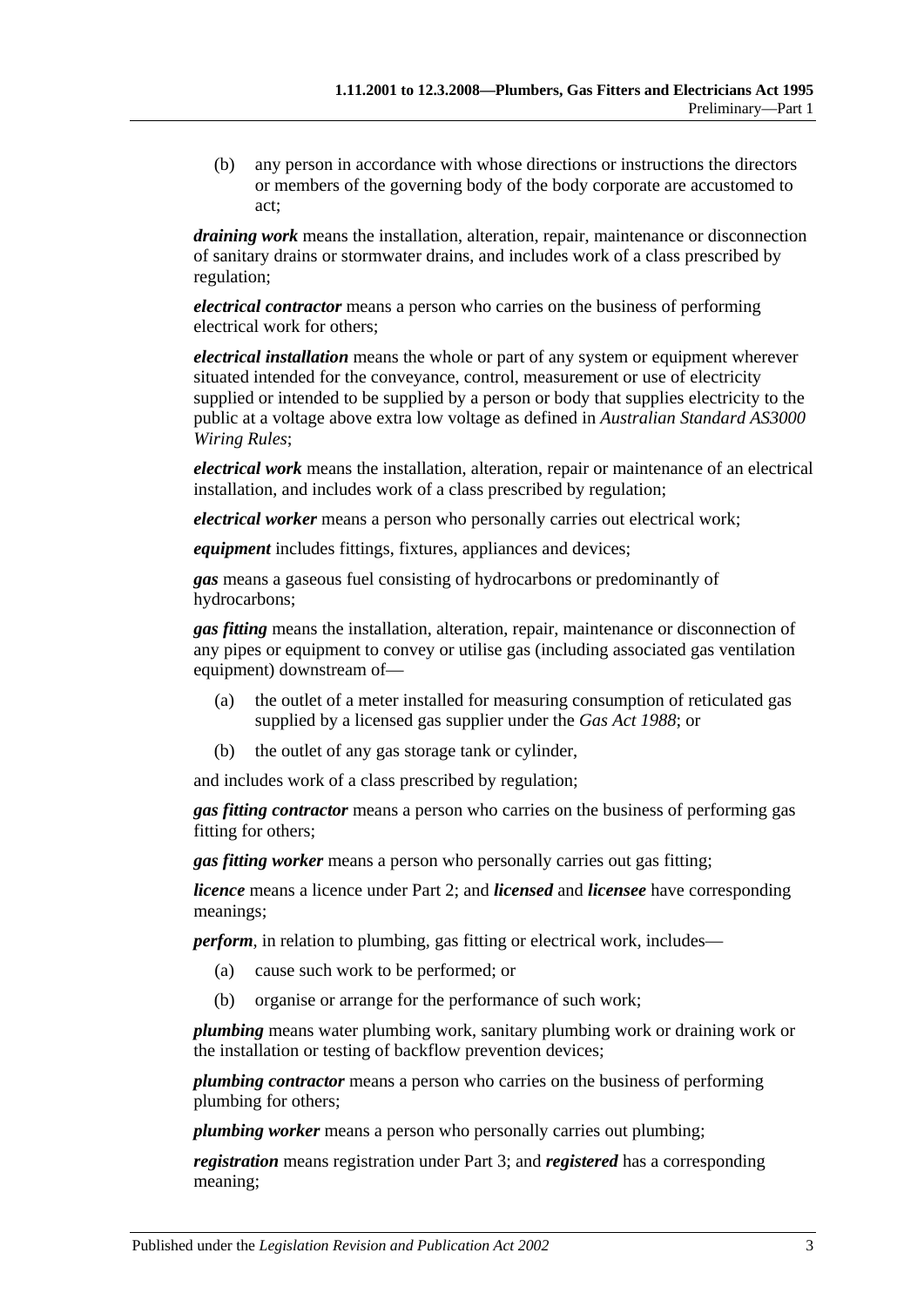*sanitary drain* means pipes and equipment to collect and convey wastewater from a sanitary plumbing installation to an on-site wastewater treatment facility or a public sewerage or effluent disposal system;

*sanitary plumbing work* means the installation, alteration, repair, maintenance or disconnection of pipes or equipment to receive and convey wastewater to sanitary drains (including associated plumbing ventilation equipment), and includes work of a class prescribed by regulation;

*stormwater drain* means pipes and equipment to collect and convey stormwater to a public stormwater disposal system;

*water plumbing* means the installation, alteration, repair, maintenance or disconnection of pipes or equipment (including water heaters) to be connected directly or indirectly to a public water supply system, and includes work of a class prescribed by regulation;

*worker* means a plumbing worker, a gas fitting worker or an electrical worker.

### <span id="page-3-0"></span>**4—Non-derogation**

The provisions of this Act are in addition to and do not derogate from the provisions of any other Act.

### <span id="page-3-1"></span>**5—Commissioner responsible for administration of Act**

The Commissioner is responsible, subject to the control and directions of the Minister, for the administration of this Act.

# <span id="page-3-2"></span>**Part 2—Licensing of contractors**

### <span id="page-3-3"></span>**6—Obligation of contractors to be licensed**

- (1) A person must not—
	- (a) carry on business as a plumbing contractor, a gas fitting contractor or an electrical contractor except as authorised by a licence under this Part; or
	- (b) advertise or otherwise hold himself or herself out as being entitled to carry on business as a plumbing contractor, a gas fitting contractor or an electrical contractor unless authorised to carry on business as such a contractor by a licence under this Part.

Maximum penalty: \$20 000.

- (2) A person required by this Act to be licensed as a contractor is not entitled to any fee or other consideration in respect of work performed as a contractor unless—
	- (a) the person was authorised to perform the work under a licence; or
	- (b) a court hearing proceedings for recovery of the fee or other consideration is satisfied that the person's failure to be so authorised resulted from inadvertence only.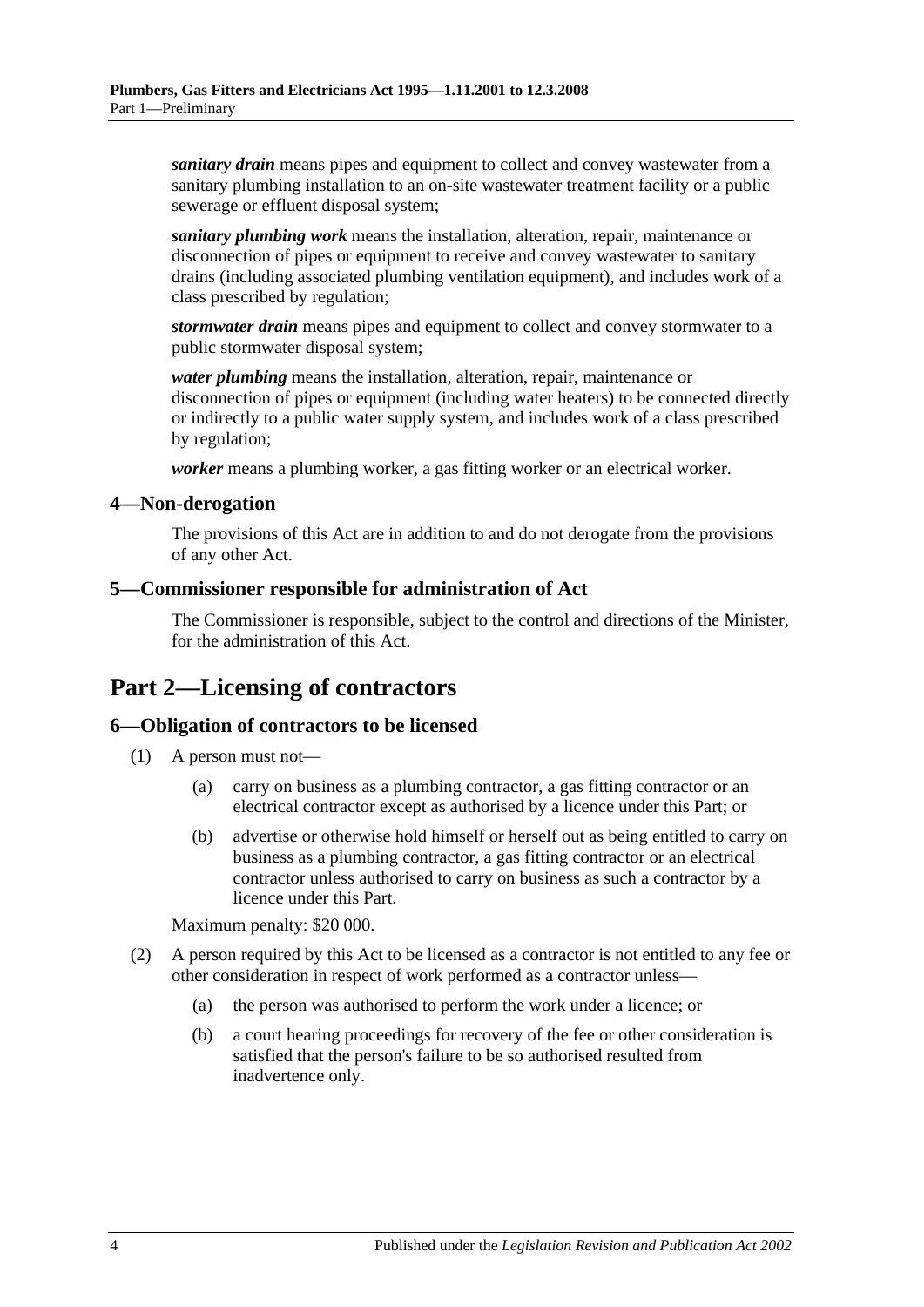### <span id="page-4-0"></span>**7—Classes of licences**

- (1) There are the following classes of licences for the purposes of this Act:
	- (a) plumbing contractors licence—a licence authorising a person to carry on business as a plumbing contractor;
	- (b) gas fitting contractors licence—a licence authorising a person to carry on business as a gas fitting contractor;
	- (c) electrical contractors licence—a licence authorising a person to carry on business as an electrical contractor;
	- (d) restricted licence—
		- (i) a plumbing contractors licence subject to conditions limiting the work that may be performed under the authority of the licence—
			- (A) to water plumbing work;
			- (B) to sanitary plumbing work;
			- (C) to draining work;
			- (D) in any other way;
		- (ii) a gas fitting contractors licence subject to conditions limiting (in any way) the work that may be performed under the authority of the licence;
		- (iii) an electrical contractors licence subject to conditions limiting (in any way) the work that may be performed under the authority of the licence.
- (2) Conditions limiting the work that may be performed under the authority of a licence—
	- (a) may be imposed by the Commissioner on the grant of the licence; and
	- (b) may be varied or revoked by the Commissioner at any time on application by the licensee.

### <span id="page-4-1"></span>**8—Application for licence**

- (1) An application for a licence must—
	- (a) be made to the Commissioner in the manner and form approved by the Commissioner; and
	- (b) be accompanied by the fee fixed by regulation.
- (2) An applicant for a licence must provide the Commissioner with such evidence as the Commissioner thinks appropriate as to the identity, age and address of the applicant and any other information required by the Commissioner for the purposes of determining the application.
- (3) A licence granted to a natural person will include a photograph of the holder of the licence; consequently, an applicant for a licence who is a natural person may be required by the Commissioner—
	- (a) to attend at a specified place for the purpose of having the applicant's photograph taken; or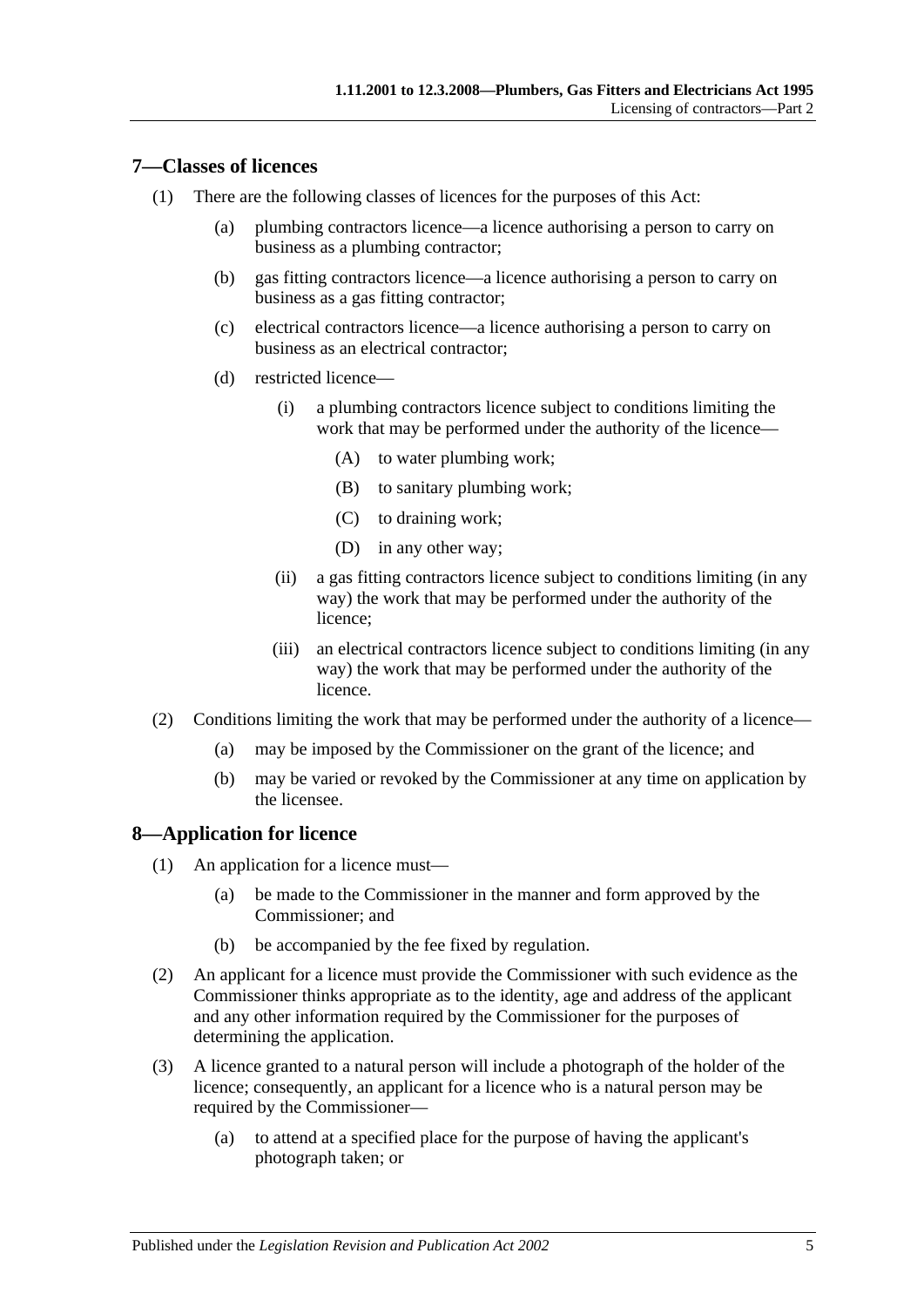- (b) to supply the Commissioner with one or more photographs of the applicant as specified by the Commissioner.
- (4) If an applicant for a licence has previously failed to pay a fee or penalty that became payable under this Act, the Commissioner may require the applicant to pay the whole or a specified part of the fee or penalty.
- <span id="page-5-1"></span>(5) The Commissioner may, by notice in writing, require an applicant for a licence, within a time fixed by the notice (which may not be less than 28 days after service of the notice), to comply with any requirement under this section to the Commissioner's satisfaction.
- (6) If the applicant fails to comply with the notice under [subsection](#page-5-1) (5), the Commissioner may, without further notice, refuse the application but keep the fee that accompanied the application.

### <span id="page-5-0"></span>**9—Entitlement to be licensed**

- (1) A natural person is entitled to be granted a licence if the person—
	- $(a)$  has
		- (i) the qualifications and experience required by regulation for the kind of work authorised by the licence; or
		- (ii) subject to the regulations, qualifications and experience that the Commissioner considers appropriate having regard to the kind of work authorised by the licence; and
	- (b) is not suspended or disqualified from practising or carrying on an occupation, trade or business under a law of this State, the Commonwealth, another State or a Territory of the Commonwealth; and
	- (c) is not an undischarged bankrupt or subject to a composition or deed or scheme of arrangement with or for the benefit of creditors; and
	- (d) has not, during the period of five years preceding the application for the licence, been a director of a body corporate wound up for the benefit of creditors—
		- (i) when the body corporate was being so wound up; or
		- (ii) within the period of six months preceding the commencement of the winding up; and
	- (e) has sufficient business knowledge and experience and financial resources for the purpose of properly carrying on the business authorised by the licence; and
	- (f) is a fit and proper person to be the holder of a licence.
- (2) A body corporate is entitled to be granted a licence if—
	- (a) the body corporate—
		- (i) is not suspended or disqualified from practising or carrying on an occupation, trade or business under a law of this State, the Commonwealth, another State or a Territory of the Commonwealth; and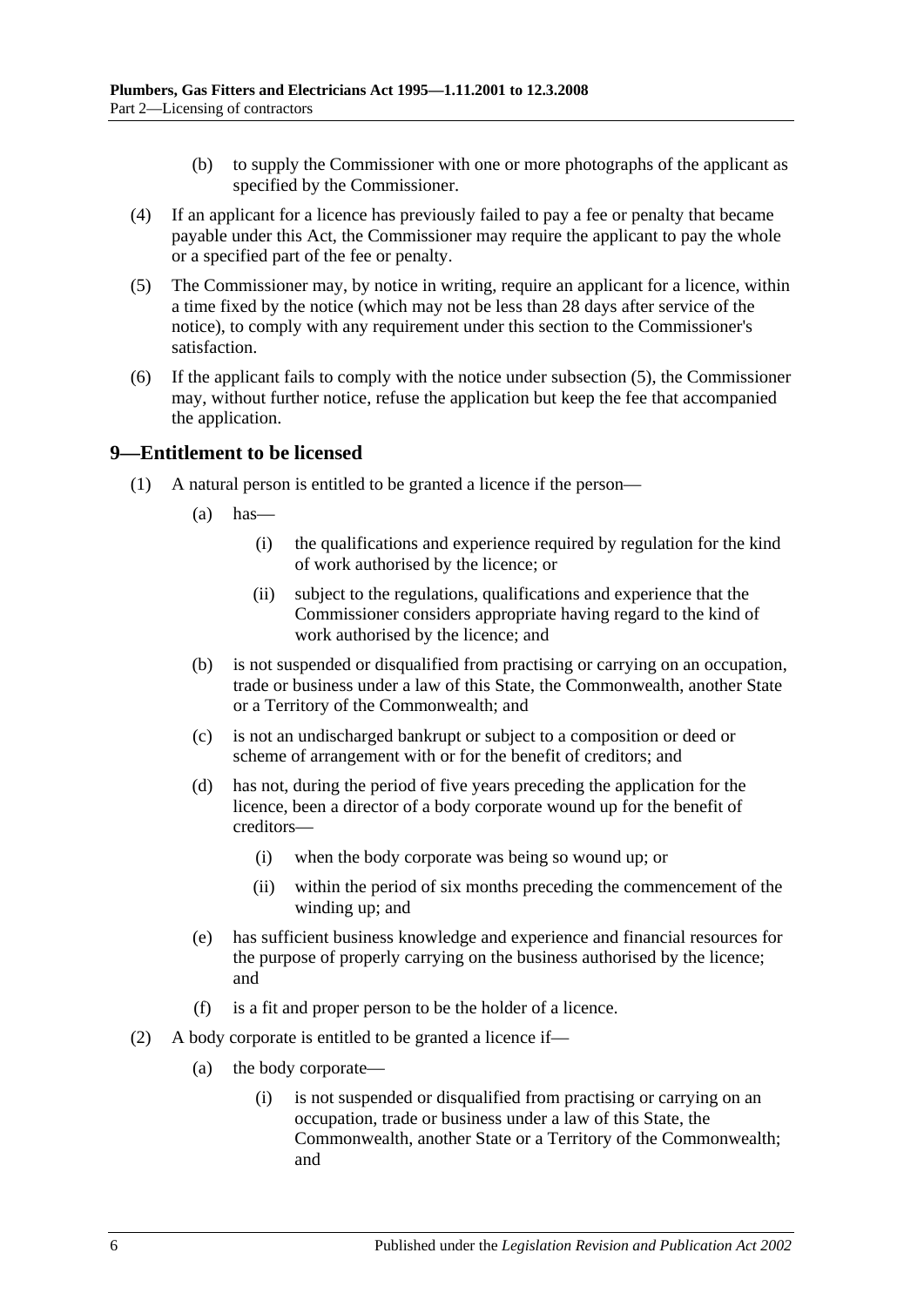- (ii) is not being wound up and is not under official management or in receivership; and
- (b) no director of the body corporate—
	- (i) is suspended or disqualified from practising or carrying on an occupation, trade or business under a law of this State, the Commonwealth, another State or a Territory of the Commonwealth; or
	- (ii) has, during the period of five years preceding the application for the licence, been a director of a body corporate wound up for the benefit of creditors—
		- (A) when the body corporate was being so wound up; or
		- (B) within the period of six months preceding the commencement of the winding up; and
- (c) the directors of the body corporate together have sufficient business knowledge and experience for the purpose of properly directing the business authorised by the licence; and
- (d) the body corporate has sufficient financial resources for the purpose of properly carrying on the business authorised by the licence; and
- (e) each director of the body corporate is a fit and proper person to be the director of a body corporate that is the holder of a licence.
- (3) Where, on an application for a licence, the Commissioner—
	- (a) is not satisfied that the applicant meets requirements as to qualifications, business knowledge, experience or financial resources; but
	- (b) is satisfied that the applicant proposes to carry on business as a contractor in partnership with a person who does meet those requirements,

the Commissioner may, subject to the other provisions of this section, grant a licence to the applicant subject to the condition that the applicant not carry on business under the licence except in partnership with that person or some other person approved by the Commissioner.

#### <span id="page-6-0"></span>**10—Appeals**

- (1) An applicant for a licence may appeal to the Court against a decision of the Commissioner refusing the application.
- (2) Subject to [subsection](#page-6-1) (4), an appeal must be instituted within one month of the making of the decision appealed against.
- (3) The Commissioner must, if so required by the applicant, state in writing the reasons for the Commissioner's decision to refuse the application.
- <span id="page-6-1"></span>(4) If the reasons of the Commissioner are not given in writing at the time of making the decision and the applicant (within one month of the making of the decision) requires the Commissioner to state the reasons in writing, the time for instituting an appeal runs from the time at which the applicant receives the written statement of those reasons.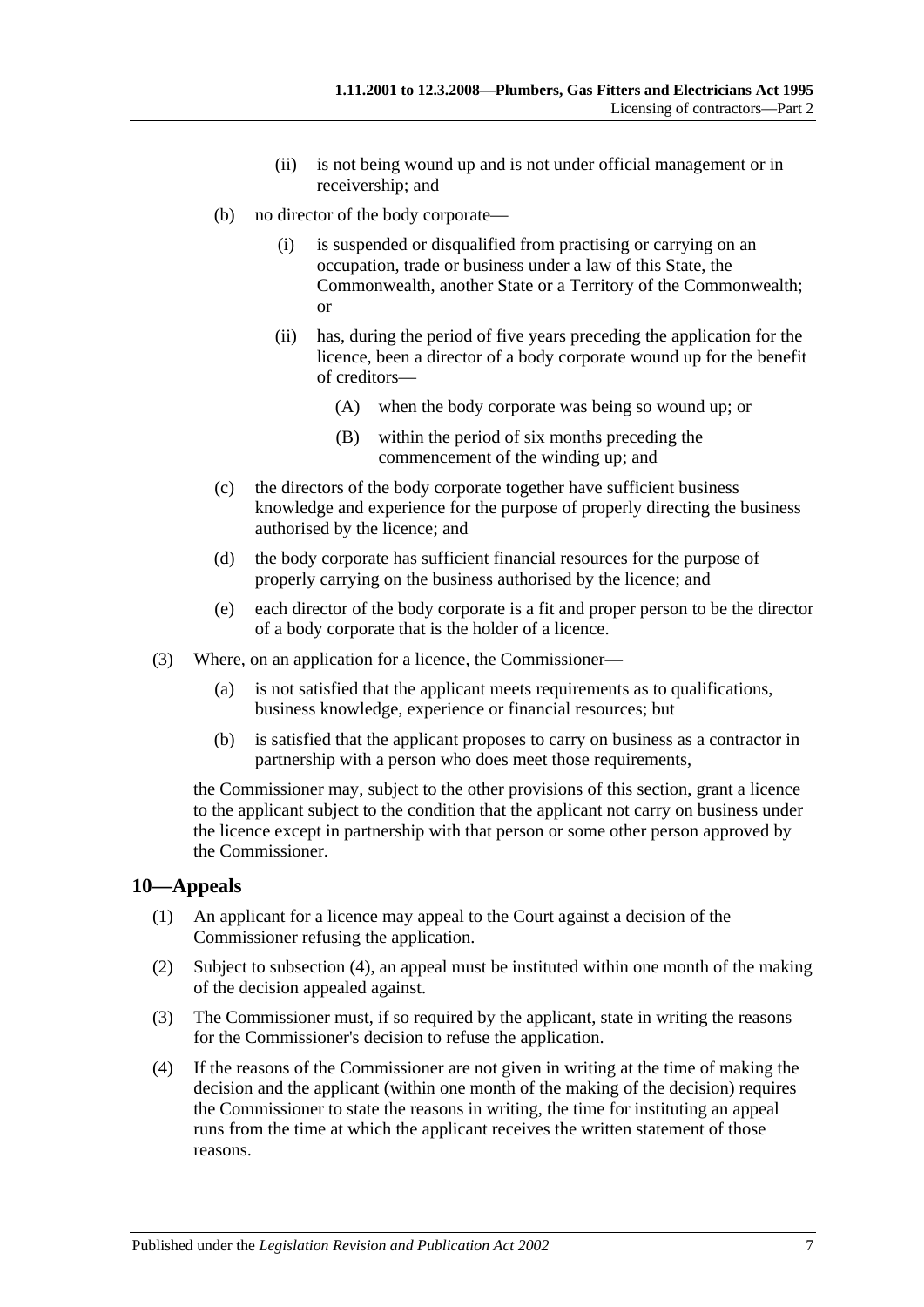### <span id="page-7-0"></span>**10A—Power of Commissioner to require photograph and information**

The Commissioner may, by notice in writing, require a licensed contractor, within a time fixed by the notice (which may not be less than 28 days after service of the notice)—

- (a) at least once in every 10 years—
	- (i) to attend at a specified place for the purpose of having the contractor's photograph taken; or
	- (ii) to supply the Commissioner with one or more photographs of the contractor as specified by the Commissioner; and
- (b) not more than once in each year—to provide the Commissioner with such evidence as the Commissioner thinks appropriate as to the identity, age and address of the contractor and information about any other specified matters.

### <span id="page-7-1"></span>**11—Duration of licence and periodic fee and return etc**

- (1) A licence remains in force (except for any period for which it is suspended) until—
	- (a) the licence is surrendered or cancelled; or
	- (b) the licensed contractor dies or, in the case of a licensed body corporate, is dissolved.
- <span id="page-7-3"></span>(2) A licensed contractor must, at intervals fixed by regulation—
	- (a) pay to the Commissioner the fee fixed by regulation; and
	- (b) lodge with the Commissioner a return in the manner and form required by the Commissioner.
- (3) If a licensed contractor fails to pay the fee or lodge the return in accordance with [subsection](#page-7-3) (2), or to comply with a notice under [section](#page-7-0) 10A, the Commissioner may, by notice in writing, require the contractor to make good the default and, in addition, to pay to the Commissioner the amount fixed by regulation as a penalty for default.
- (4) If the licensed contractor fails to comply with the notice within 28 days after service of the notice, the contractor's licence is cancelled.
- (5) The Commissioner must notify the contractor in writing of the cancellation of the contractor's licence.
- (6) A licensed contractor may surrender the licence.
- (7) In this section—

*licensed contractor* includes a licensed contractor whose licence has been suspended.

#### <span id="page-7-2"></span>**12—Licensed contractor's work to be carried out by registered worker**

A licensed contractor must ensure that plumbing, gas fitting or electrical work performed in the course of the contractor's business is personally carried out by a registered worker authorised to carry out such work.

Maximum penalty: \$20 000.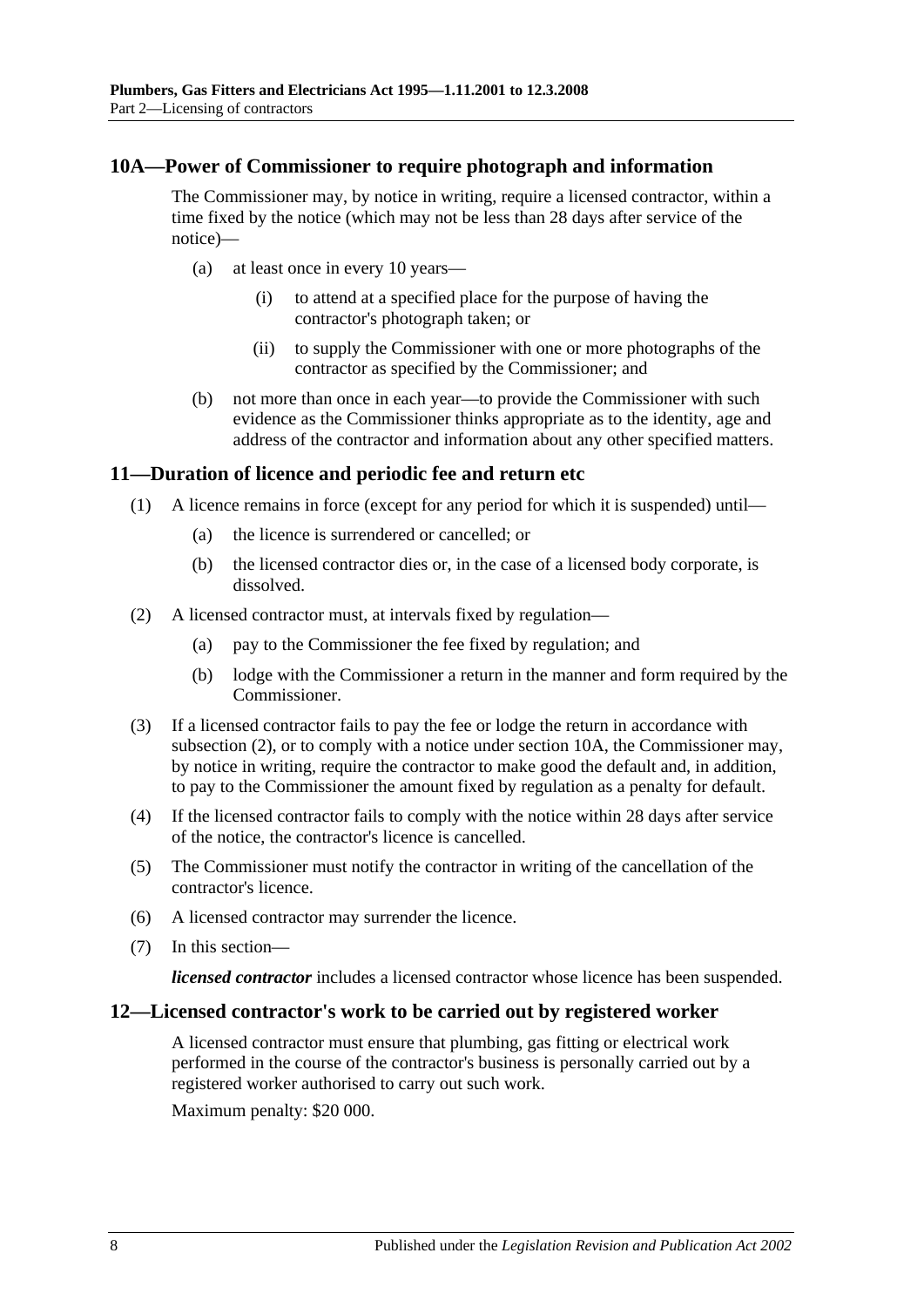# <span id="page-8-0"></span>**Part 3—Registration of workers**

# <span id="page-8-1"></span>**13—Obligation of workers to be registered**

A person must not—

- (a) act as a plumbing worker, a gas fitting worker or an electrical worker except as authorised by registration under this Part; or
- (b) advertise or otherwise hold himself or herself out as being legally entitled, or qualified or competent, to carry out personally plumbing, gas fitting or electrical work unless authorised to carry out that work by registration under this Part.

Maximum penalty: \$2 500.

### <span id="page-8-2"></span>**14—Classes of registration**

- (1) There are the following classes of registration for the purposes of this Act:
	- (a) plumbing workers registration—registration authorising a person to act as a plumbing worker;
	- (b) gas fitting workers registration—registration authorising a person to act as a gas fitting worker;
	- (c) electrical workers registration—registration authorising a person to act as an electrical worker;
	- (d) restricted registration—
		- (i) registration as a plumbing worker subject to conditions limiting the work that may be carried out under the authority of the registration—
			- (A) to water plumbing work;
			- (B) to sanitary plumbing work;
			- (C) to draining work;
			- (D) in any other way;
		- (ii) registration as a gas fitting worker subject to conditions limiting (in any way) the work that may be carried out under the authority of the registration;
		- (iii) registration as an electrical worker subject to conditions limiting (in any way) the work that may be carried out under the authority of the registration.
- (2) Conditions limiting the work that may be carried out under the authority of registration—
	- (a) may be imposed by the Commissioner on the grant of the registration; and
	- (b) may be varied or revoked by the Commissioner at any time on application by the registered worker.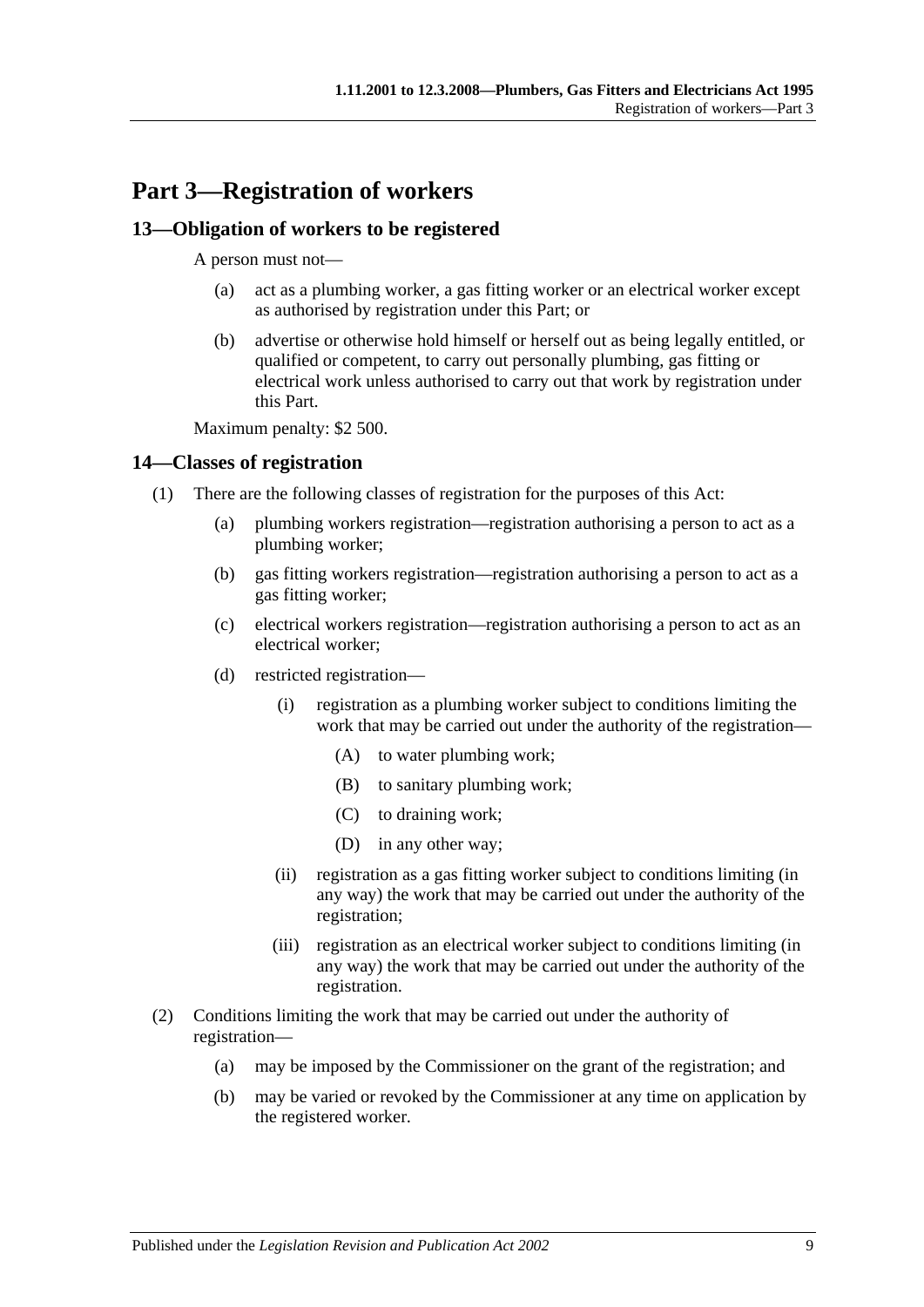# <span id="page-9-0"></span>**15—Application for registration**

- (1) An application for registration must—
	- (a) be made to the Commissioner in the manner and form approved by the Commissioner; and
	- (b) be accompanied by the fee fixed by regulation.
- (2) An applicant for registration must provide the Commissioner with such evidence as the Commissioner thinks appropriate as to the identity, age and address of the applicant and any other information required by the Commissioner for the purposes of determining the application.
- (3) A certificate of registration will include a photograph of the registered worker; consequently, an applicant for registration may be required by the Commissioner—
	- (a) to attend at a specified place for the purpose of having the applicant's photograph taken; or
	- (b) to supply the Commissioner with one or more photographs of the applicant as specified by the Commissioner.
- (4) If an applicant for registration has previously failed to pay a fee or penalty that became payable under this Act, the Commissioner may require the applicant to pay the whole or a specified part of the fee or penalty.
- <span id="page-9-3"></span>(5) The Commissioner may, by notice in writing, require an applicant for registration, within a time fixed by the notice (which may not be less than 28 days after service of the notice), to comply with any requirement under this section to the Commissioner's satisfaction.
- (6) If the applicant fails to comply with the notice under [subsection](#page-9-3) (5), the Commissioner may, without further notice, refuse the application but keep the fee that accompanied the application.

#### <span id="page-9-1"></span>**16—Entitlement to be registered**

A natural person is entitled to be registered if the person has—

- (a) the qualifications and experience required by regulation for the kind of work authorised by the registration; or
- (b) subject to the regulations, qualifications and experience that the Commissioner considers appropriate having regard to the kind of work authorised by the registration.

### <span id="page-9-2"></span>**17—Appeals**

- (1) An applicant for registration may appeal to the Court against a decision of the Commissioner refusing the application.
- (2) Subject to [subsection](#page-10-2) (4), an appeal must be instituted within one month of the making of the decision appealed against.
- (3) The Commissioner must, if so required by the applicant, state in writing the reasons for the Commissioner's decision to refuse the application.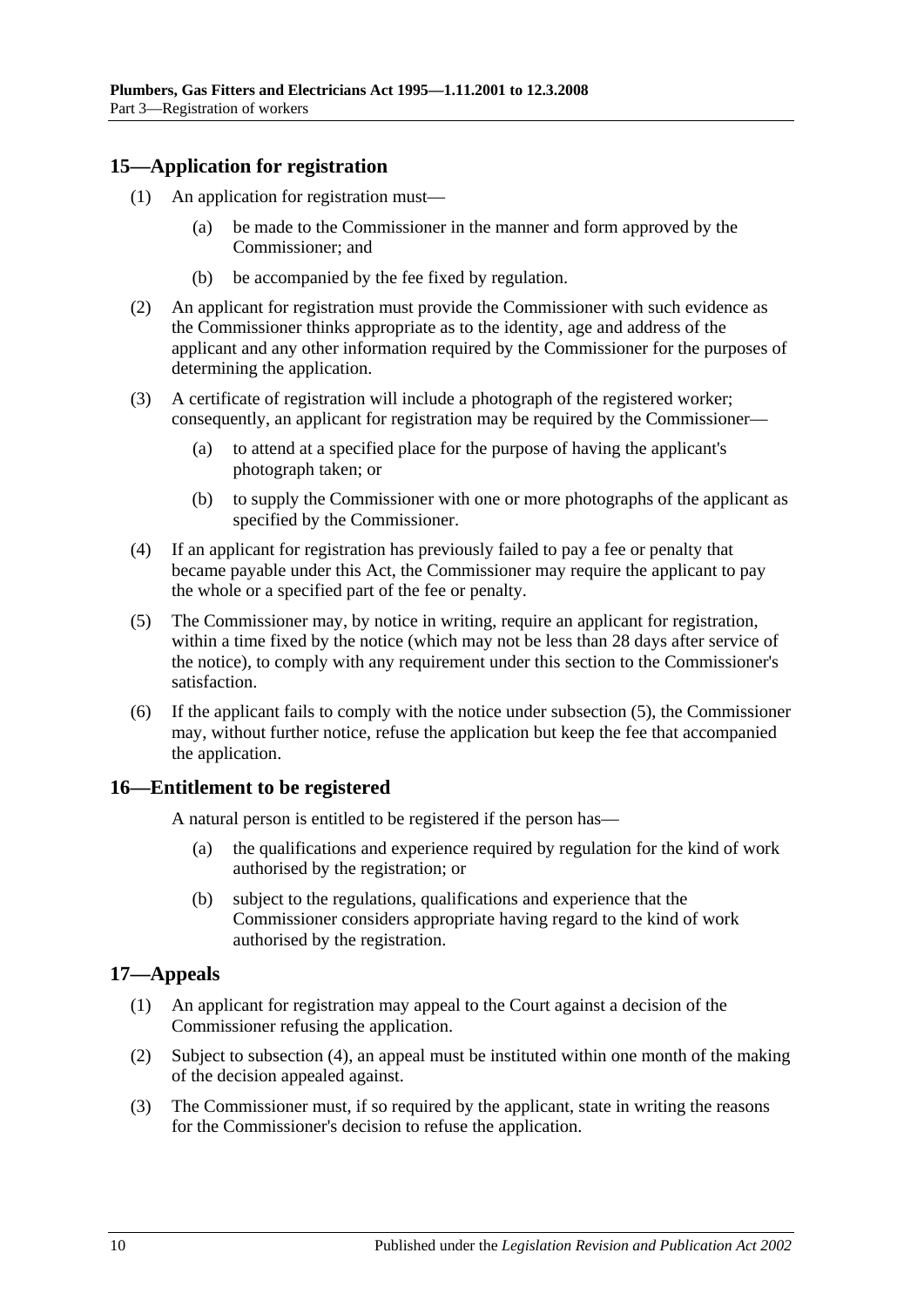<span id="page-10-2"></span>(4) If the reasons of the Commissioner are not given in writing at the time of making the decision and the applicant (within one month of the making of the decision) requires the Commissioner to state the reasons in writing, the time for instituting an appeal runs from the time at which the applicant receives the written statement of those reasons.

### <span id="page-10-0"></span>**17A—Power of Commissioner to require photograph and information**

The Commissioner may, by notice in writing, require a registered worker, within a time fixed by the notice (which may not be less than 28 days after service of the notice)—

- (a) at least once in every 10 years—
	- (i) to attend at a specified place for the purpose of having the worker's photograph taken; or
	- (ii) to supply the Commissioner with one or more photographs of the worker as specified by the Commissioner; and
- (b) not more than once in each year—to provide the Commissioner with such evidence as the Commissioner thinks appropriate as to the identity, age and address of the worker and information about any other specified matters.

### <span id="page-10-1"></span>**18—Duration of registration and periodic fee and return etc**

- (1) Registration remains in force (except for any period for which it is suspended) until—
	- (a) the registration is surrendered or cancelled; or
	- (b) the registered worker dies.
- <span id="page-10-3"></span>(2) A registered worker must, at intervals fixed by regulation—
	- (a) pay to the Commissioner the fee fixed by regulation; and
	- (b) lodge with the Commissioner a return in the manner and form required by the Commissioner.
- (3) If a registered worker fails to pay the fee or lodge the return in accordance with [subsection](#page-10-3) (2), or to comply with a notice under [section](#page-10-0) 17A, the Commissioner may, by notice in writing, require the worker to make good the default and, in addition, to pay to the Commissioner the amount fixed by regulation as a penalty for default.
- (4) If the registered worker fails to comply with the notice within 28 days after service of the notice, his or her registration is cancelled.
- (5) The Commissioner must notify the worker in writing of the cancellation of his or her registration.
- (6) A registered worker may surrender his or her registration.
- (7) In this section—

*registered worker* includes a registered worker whose registration has been suspended.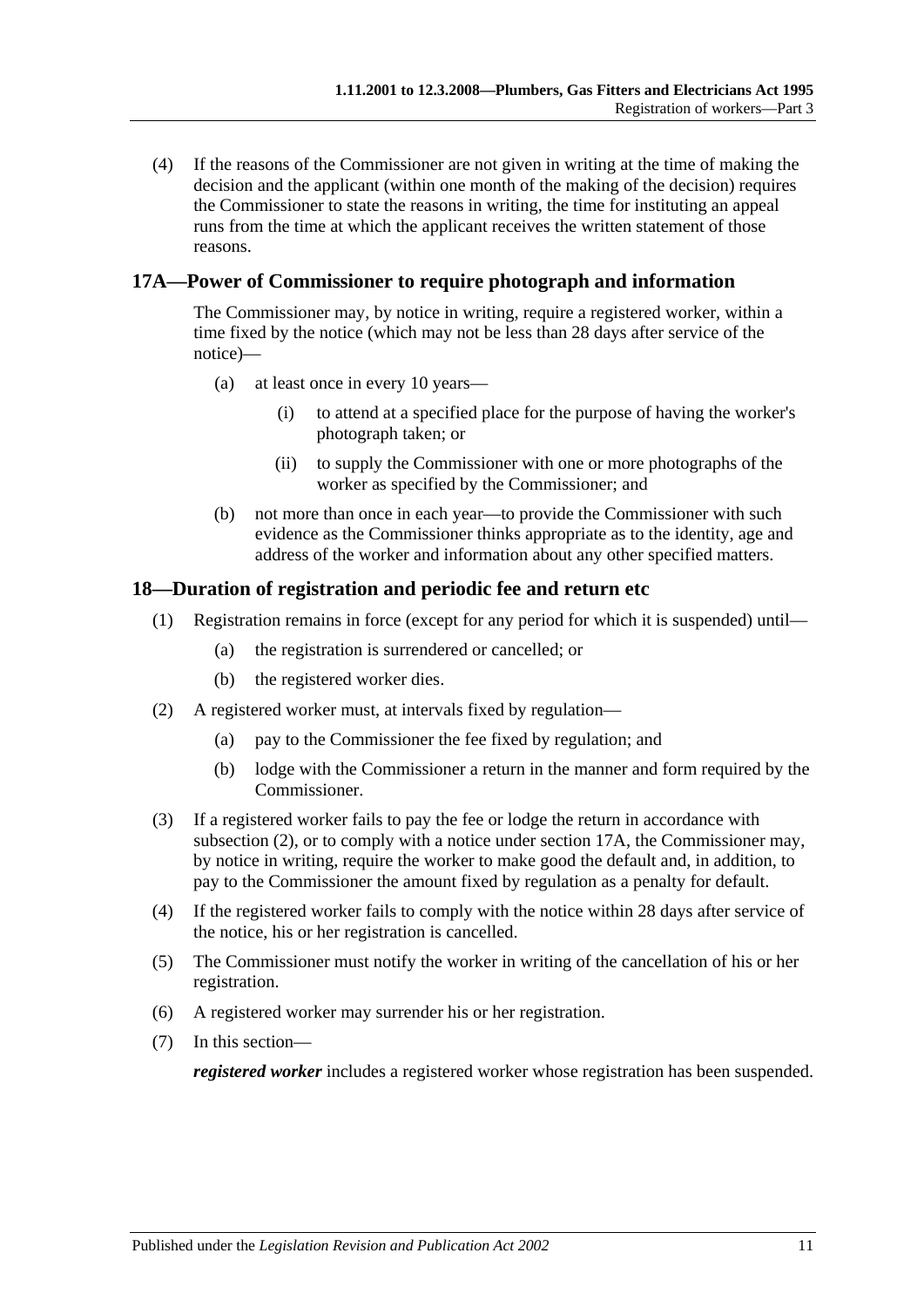# <span id="page-11-0"></span>**Part 4—Discipline**

### <span id="page-11-1"></span>**19—Interpretation of Part**

In this Part—

*contractor* includes—

- (a) a former contractor; and
- (b) a person licensed as a contractor, whether or not carrying on business as a contractor; and
- (c) a person formerly licensed as a contractor;

*director* of a body corporate includes a former director of a body corporate;

*worker* includes—

- (a) a former worker; and
- (b) a person registered as a worker whether or not acting as a worker; and
- (c) a person formerly registered as a worker.

# <span id="page-11-2"></span>**20—Cause for disciplinary action**

- (1) There is proper cause for disciplinary action against a contractor if—
	- (a) licensing of the contractor was improperly obtained; or
	- (b) the contractor has acted contrary to an assurance accepted by the Commissioner under the *[Fair Trading Act](http://www.legislation.sa.gov.au/index.aspx?action=legref&type=act&legtitle=Fair%20Trading%20Act%201987) 1987*; or
	- (c) the contractor or another person has acted contrary to this Act or otherwise unlawfully, or improperly, negligently or unfairly, in the course of conducting, or being employed or otherwise engaged in, the business of the contractor; or
	- (d) events have occurred such that the contractor would not be entitled to be licensed as a contractor if the contractor were to apply for a licence.
- (2) There is proper cause for disciplinary action against a worker if—
	- (a) registration of the worker was improperly obtained; or
	- (b) the worker has acted unlawfully, improperly, negligently or unfairly in the course of acting as a worker.
- (3) Disciplinary action may be taken against each director of a body corporate that is a contractor if there is proper cause for disciplinary action against the body corporate.
- (4) Disciplinary action may not be taken against a person in relation to the act or default of another if that person could not reasonably be expected to have prevented the act or default.
- (5) This section applies in relation to conduct occurring before or after the commencement of this Act.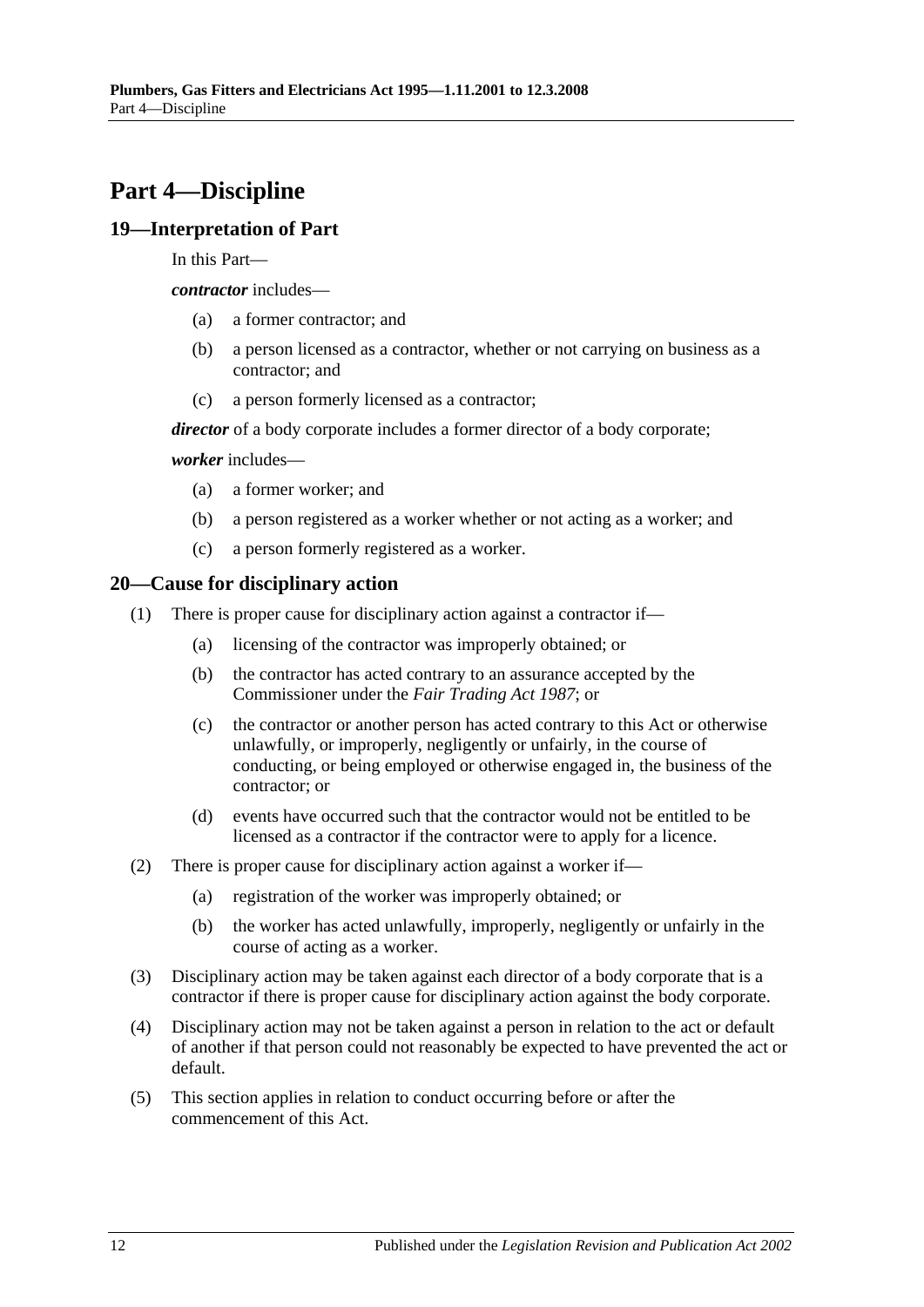# <span id="page-12-0"></span>**21—Complaints**

The Commissioner or any other person may lodge with the Court a complaint setting out matters that are alleged to constitute grounds for disciplinary action under this Part.

# <span id="page-12-1"></span>**22—Hearing by Court**

- (1) On the lodging of a complaint, the Court may conduct a hearing for the purpose of determining whether the matters alleged in the complaint constitute grounds for disciplinary action under this Part.
- (2) Without limiting the usual powers of the Court, the Court may during the hearing—
	- (a) allow an adjournment to enable the Commissioner to investigate or further investigate matters to which the complaint relates; and
	- (b) allow the modification of the complaint or additional allegations to be included in the complaint subject to any conditions as to adjournment and notice to parties and other conditions that the Court may think fit to impose.

### <span id="page-12-2"></span>**23—Participation of assessors in disciplinary proceedings**

In any proceedings under this Part, the Court will, if a Judge of the Court so determines, sit with assessors selected in accordance with [Schedule 1.](#page-19-0)

### <span id="page-12-3"></span>**24—Disciplinary action**

- (1) On the hearing of a complaint, the Court may, if it is satisfied on the balance of probabilities that there is proper cause for taking disciplinary action against the person to whom the complaint relates, by an order or orders do one or more of the following:
	- (a) reprimand the person;
	- (b) impose a fine not exceeding \$20 000 on the person;
	- (c) in the case of a person who is licensed as a contractor or registered as a worker—
		- (i) impose conditions or further conditions on the licence or registration;
		- (ii) suspend the licence or registration for a specified period or until the fulfilment of stipulated conditions or until further order;
		- (iii) cancel the licence or registration;
	- (d) disqualify the person from being licensed or registered under this Act;
	- (e) prohibit the person from being employed or otherwise engaged in the business of a contractor;
	- (f) prohibit the person from being a director of a body corporate that is a contractor.
- (2) The Court may—
	- (a) stipulate that a disqualification or prohibition is to apply—
		- (i) permanently; or
		- (ii) for a specified period; or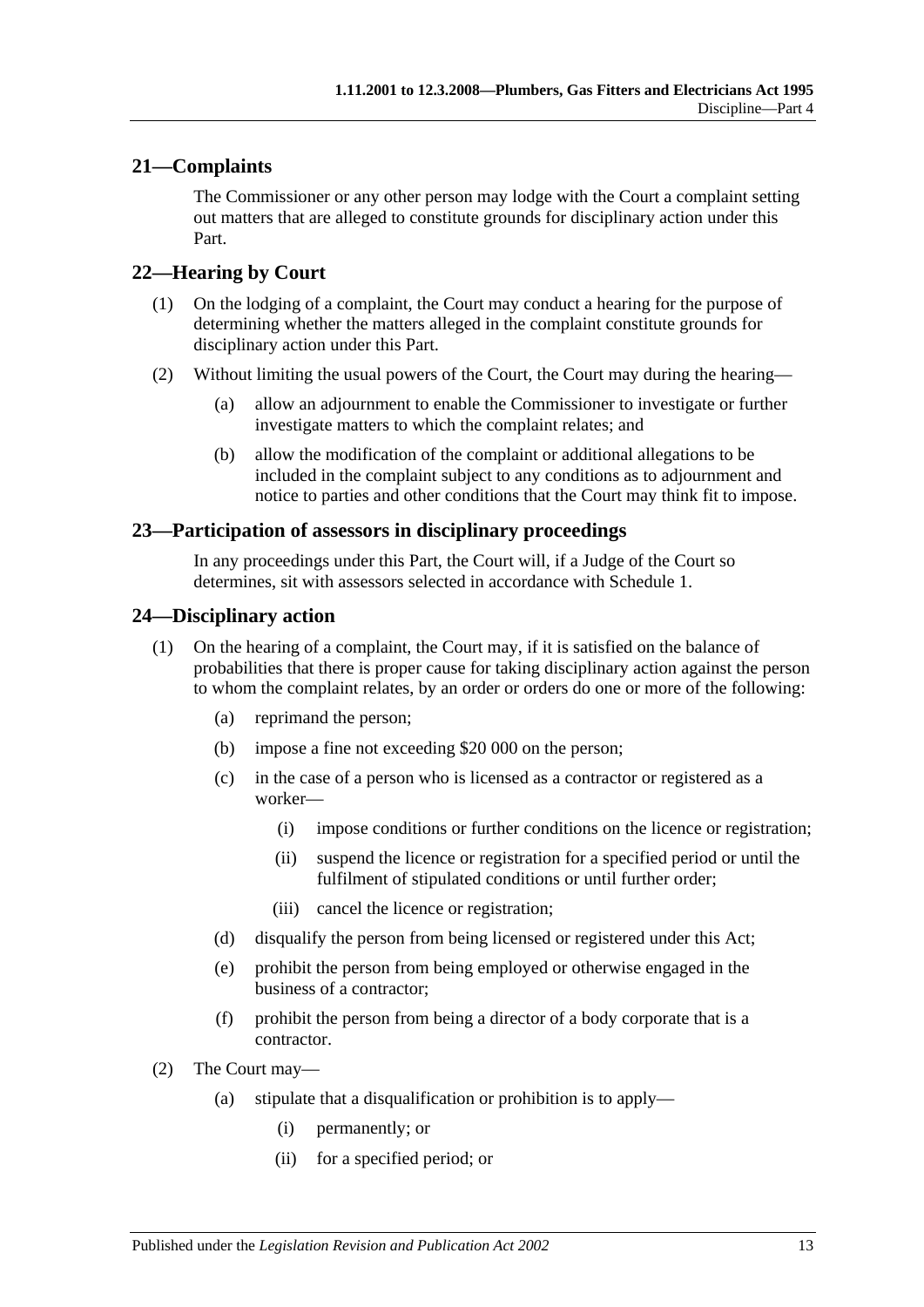- (iii) until the fulfilment of stipulated conditions; or
- (iv) until further order; or
- (b) stipulate that an order relating to a person is to have effect at a specified future time.
- $(3)$  If—
	- (a) a person has been found guilty of an offence; and
	- (b) the circumstances of the offence form, in whole or in part, the subject matter of the complaint,

the person is not liable to a fine under this section in respect of conduct giving rise to the offence.

### <span id="page-13-0"></span>**25—Contravention of orders**

If a person—

- (a) is employed or otherwise engages in the business of a contractor; or
- (b) becomes a director of a body corporate that is a contractor,

in contravention of an order of the Court, that person and the contractor are each guilty of an offence.

Maximum penalty: \$35 000 or imprisonment for 6 months.

# <span id="page-13-1"></span>**Part 5—Advisory panels**

#### <span id="page-13-2"></span>**26—Advisory panels**

- (1) The Minister must establish the following panels in accordance with the regulations:
	- (a) an advisory panel for plumbing and gas fitting; and
	- (b) an advisory panel for electrical work.
- (2) An advisory panel established for plumbing and gas fitting will have the following functions:
	- (a) to advise the Commissioner in respect of licensing and registration of plumbing or gas fitting contractors and workers;
	- (b) to advise and assist the Commissioner with respect to competency within the plumbing or gas fitting industries and the assessment of plumbing or gas fitting work;
	- (c) to enquire into and report to the Minister or the Commissioner on any other matter referred to it by the Minister or Commissioner relating to plumbing or gas fitting work or the administration of this Act;
	- (d) any function that the panel is requested or required to perform by an authority responsible for regulation of technical or safety aspects of the plumbing or gas fitting industries;
	- (e) any other functions prescribed by regulation or prescribed by or under any other Act.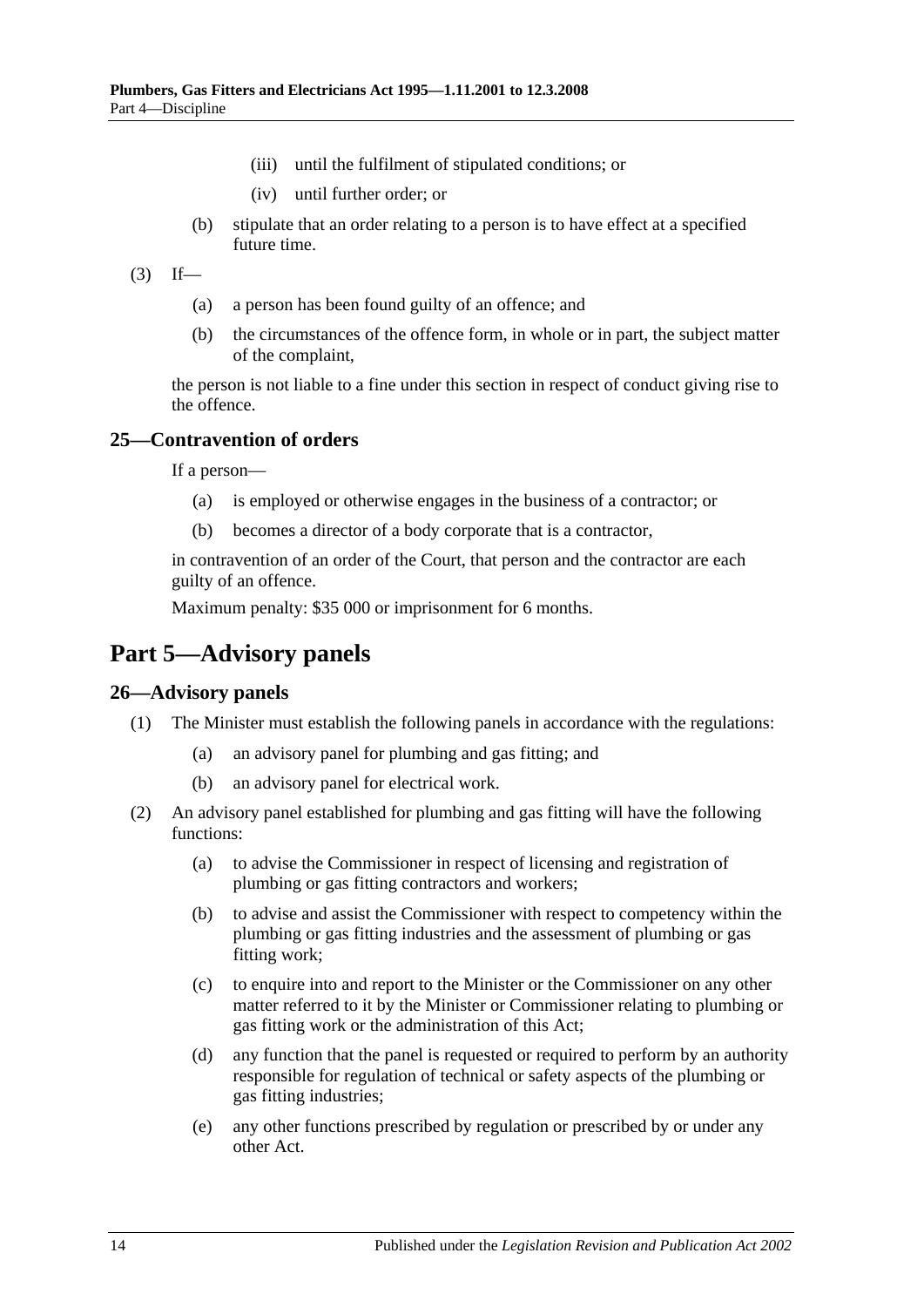- (3) An advisory panel established for electrical work will have the following functions:
	- (a) to advise the Commissioner in respect of licensing and registration of electrical contractors and workers;
	- (b) to advise and assist the Commissioner with respect to competency within the electrical industry and the assessment of electrical work;
	- (c) to enquire into and report to the Minister or the Commissioner on any other matter referred to it by the Minister or Commissioner relating to electrical work or the administration of this Act;
	- (d) any function that the panel is requested or required to perform by an authority responsible for regulation of technical or safety aspects of the electrical industry;
	- (e) any other functions prescribed by regulation or prescribed by or under any other Act.

# <span id="page-14-0"></span>**Part 6—Miscellaneous**

### <span id="page-14-1"></span>**27—Delegations**

- (1) The Commissioner may delegate any of the Commissioner's functions or powers under this Act—
	- (a) to a person employed in the Public Service; or
	- (b) to the person for the time being holding a specified position in the Public Service; or
	- (c) to any other person under an agreement under this Act between the Commissioner and an organisation representing the interests of persons affected by this Act.
- (2) The Minister may delegate any of the Minister's functions or powers under this Act (except the power to direct the Commissioner).
- (3) A delegation under this section—
	- (a) must be in writing; and
	- (b) may be conditional or unconditional; and
	- (c) is revocable at will; and
	- (d) does not prevent the delegator from acting in any matter.

#### <span id="page-14-2"></span>**28—Agreement with professional organisation**

- (1) The Commissioner may, with the approval of the Minister, make an agreement with an organisation representing the interests of persons affected by this Act under which the organisation undertakes a specified role in the administration or enforcement of this Act.
- (2) The agreement—
	- (a) must be in writing and executed by the Commissioner and the organisation; and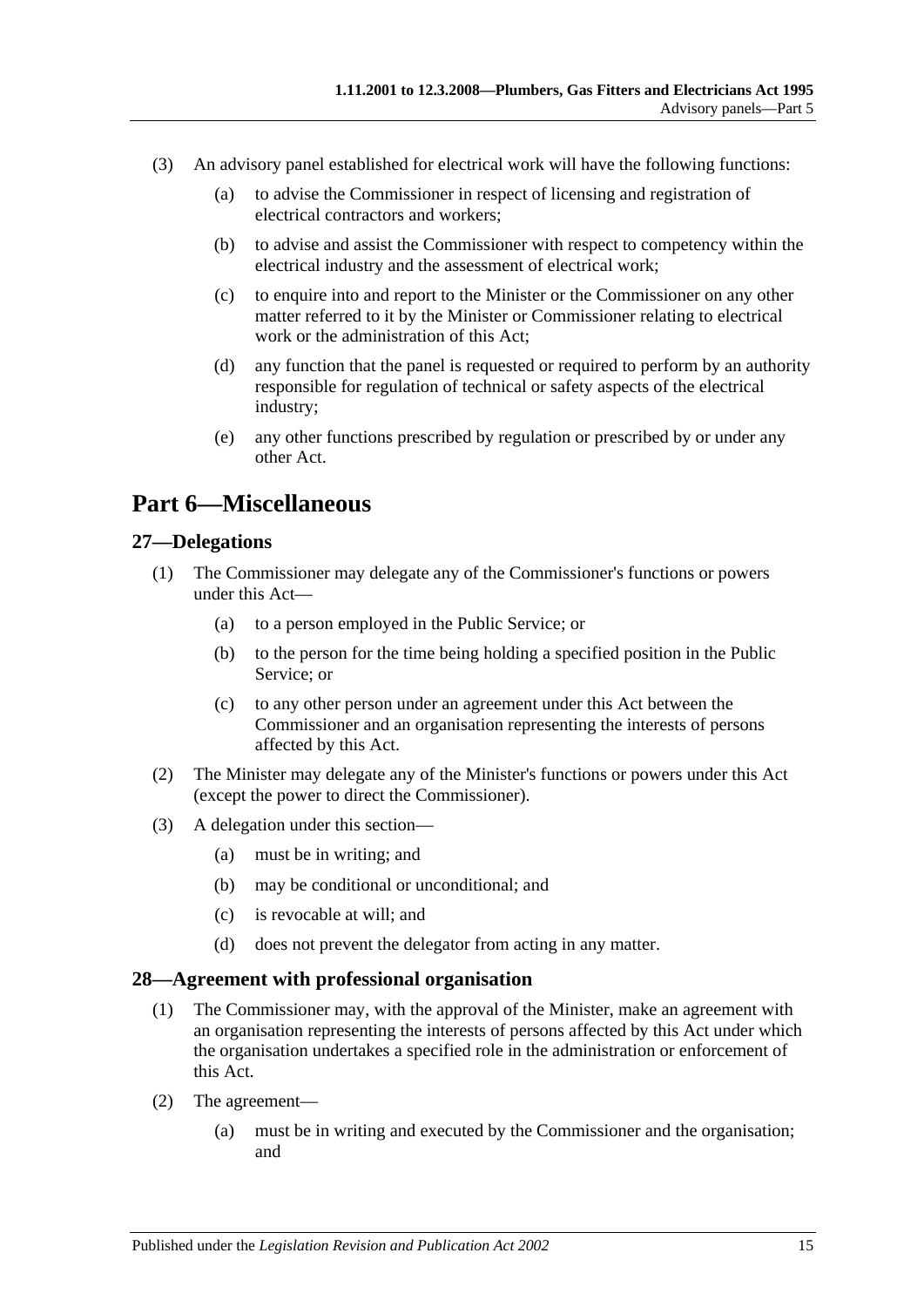- (b) may contain delegations by the Commissioner of functions or powers under this Act or the *[Fair Trading Act](http://www.legislation.sa.gov.au/index.aspx?action=legref&type=act&legtitle=Fair%20Trading%20Act%201987) 1987*; and
- (c) must set out any conditions governing the performance or exercise of functions or powers conferred on the organisation; and
- (d) must make provision for the variation and termination of the agreement by the Commissioner with the approval of the Minister or the organisation.
- (3) The Commissioner may not delegate any of the following for the purposes of the agreement:
	- (a) functions or powers under [Part 2](#page-3-2) or [3;](#page-8-0)
	- (b) power to request the Commissioner of Police to investigate and report on matters under this Part;
	- (c) power to commence a prosecution for an offence against this Act.
- (4) A delegation by the Commissioner for the purposes of the agreement—
	- (a) has effect subject to the conditions specified in the agreement; and
	- (b) may be varied or revoked by the Commissioner in accordance with the terms of the agreement; and
	- (c) does not prevent the Commissioner from acting in any matter.
- (5) The Minister must, within six sitting days after the making of the agreement, cause a copy of the agreement to be laid before both Houses of Parliament.

#### <span id="page-15-0"></span>**29—Exemptions**

- (1) The Minister may, on application by a person, exempt the person from compliance with a specified provision of this Act.
- (2) An exemption is subject to the conditions (if any) imposed by the Minister.
- (3) The Minister may, at his or her discretion, vary or revoke an exemption.
- (4) The grant or a variation or revocation of an exemption must be notified in the Gazette.

#### <span id="page-15-1"></span>**30—Registers**

- (1) The Commissioner must keep—
	- (a) a register of persons licensed as contractors; and
	- (b) a register of persons registered as workers.
- (2) The Commissioner must record on the register—
	- (a) disciplinary action taken against a person under this Act; and
	- (b) a note of any assurance accepted by the Commissioner under the *[Fair](http://www.legislation.sa.gov.au/index.aspx?action=legref&type=act&legtitle=Fair%20Trading%20Act%201987)  [Trading Act](http://www.legislation.sa.gov.au/index.aspx?action=legref&type=act&legtitle=Fair%20Trading%20Act%201987) 1987* in relation to a licensed contractor.
- (3) A person may inspect a register on payment of the fee fixed by regulation.

#### <span id="page-15-2"></span>**31—Commissioner and proceedings before Court**

(1) The Commissioner is entitled to be joined as a party to any proceedings of the Court under this Act.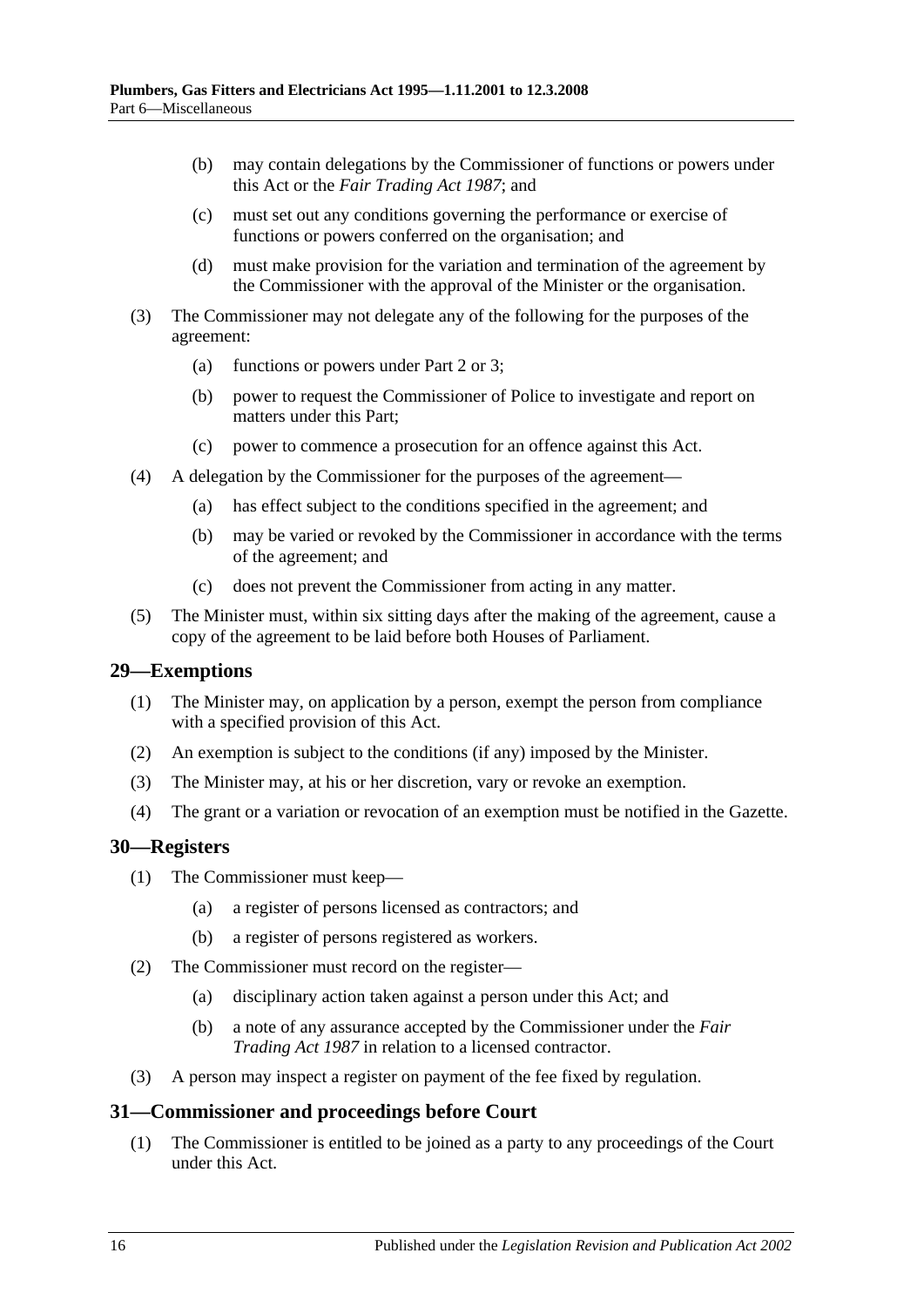(2) The Commissioner may appear personally in any such proceedings or may be represented at the proceedings by counsel or a person employed in the Public Service.

### <span id="page-16-0"></span>**32—False or misleading information**

A person must not make a statement that is false or misleading in a material particular (whether by reason of the inclusion or omission of any particular) in any information provided, or record kept, under this Act.

Maximum penalty:

- (a) If the person made the statement knowing that it was false or misleading—\$10 000.
- (b) In any other case—\$2 500.

#### <span id="page-16-1"></span>**33—Name in which contractor may carry on business**

A licensed contractor must not carry on business as a contractor except in the name in which the contractor is licensed or in a business name registered by the contractor under the *[Business Names Act](http://www.legislation.sa.gov.au/index.aspx?action=legref&type=act&legtitle=Business%20Names%20Act%201963) 1963* of which the Commissioner has been given prior notice in writing.

Maximum penalty: \$2 500.

Expiation fee: \$80.

### <span id="page-16-2"></span>**34—Statutory declaration**

Where a person is required to provide information to the Commissioner, the Commissioner may require the information to be verified by statutory declaration and, in that event, the person will not be taken to have provided the information as required unless it has been verified in accordance with the requirements of the Commissioner.

#### <span id="page-16-3"></span>**35—Investigations**

The Commissioner of Police must, at the request of the Commissioner, investigate and report on any matter relevant to—

- (a) the determination of an application under this Act; or
- (b) a matter that might constitute proper cause for disciplinary action under this Act.

### <span id="page-16-4"></span>**36—General defence**

It is a defence to a charge of an offence against this Act if the defendant proves that the offence was not committed intentionally and did not result from any failure on the part of the defendant to take reasonable care to avoid the commission of the offence.

### <span id="page-16-5"></span>**37—Liability for act or default of officer, employee or agent**

For the purposes of this Act, an act or default of an officer, employee or agent of a person carrying on a business will be taken to be an act or default of that person unless it is proved that the officer, employee or agent acted outside the scope of his or her actual, usual and ostensible authority.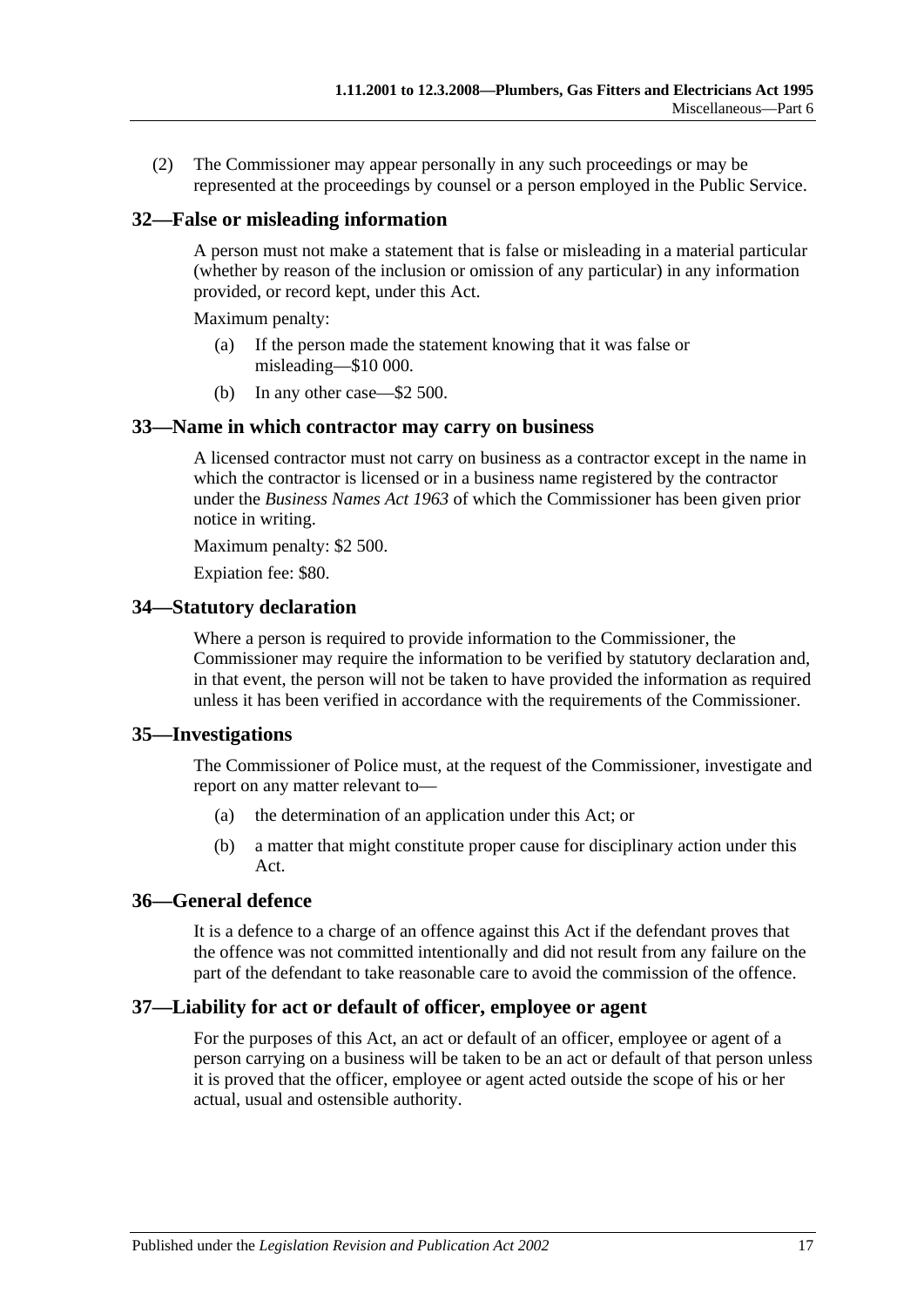### <span id="page-17-0"></span>**38—Offences by bodies corporate**

Where a body corporate is guilty of an offence against this Act, each director of the body corporate is, subject to the general defence under this Part, guilty of an offence and liable to the same penalty as may be imposed for the principal offence.

#### <span id="page-17-1"></span>**39—Continuing offence**

- (1) A person convicted of an offence against a provision of this Act in respect of a continuing act or omission—
	- (a) is liable, in addition to the penalty otherwise applicable to the offence, to a penalty for each day during which the act or omission continued of not more than one-tenth of the maximum penalty prescribed for that offence; and
	- (b) is, if the act or omission continues after the conviction, guilty of a further offence against the provision and liable, in addition to the penalty otherwise applicable to the further offence, to a penalty for each day during which the act or omission continued after the conviction of not more than one-tenth of the maximum penalty prescribed for the offence.
- (2) Where an offence consists of an omission to do something that is required to be done, the omission will be taken to continue for as long as the thing required to be done remains undone after the end of the period for compliance with the requirement.

#### <span id="page-17-2"></span>**40—Prosecutions**

- (1) Proceedings for an offence against this Act must be commenced—
	- (a) in the case of an expiable offence—within the time limits prescribed for expiable offences by the *[Summary Procedure Act](http://www.legislation.sa.gov.au/index.aspx?action=legref&type=act&legtitle=Summary%20Procedure%20Act%201921) 1921*;
	- (b) in any other case—within 2 years of the date on which the offence is alleged to have been committed or, with the authorisation of the Minister, at a later time within 5 years of that date.
- (2) A prosecution for an offence against this Act cannot be commenced except by—
	- (a) the Commissioner; or
	- (b) an authorised officer under the *[Fair Trading Act](http://www.legislation.sa.gov.au/index.aspx?action=legref&type=act&legtitle=Fair%20Trading%20Act%201987) 1987*; or
	- (c) a person who has the consent of the Minister to commence the prosecution.
- (3) In any proceedings, an apparently genuine document purporting to be a certificate of the Minister certifying authorisation of, or consent to, a prosecution for an offence against this Act will be accepted, in the absence of proof to the contrary, as proof of the authorisation or consent.

#### <span id="page-17-3"></span>**41—Evidence**

In any proceedings, an apparently genuine document purporting to be a certificate of the Commissioner certifying—

- (a) that a person was or was not licensed as a contractor on a specified date; or
- (b) that a person was or was not registered as a worker on a specified date,

will be accepted, in the absence of proof to the contrary, as proof of the matters so certified.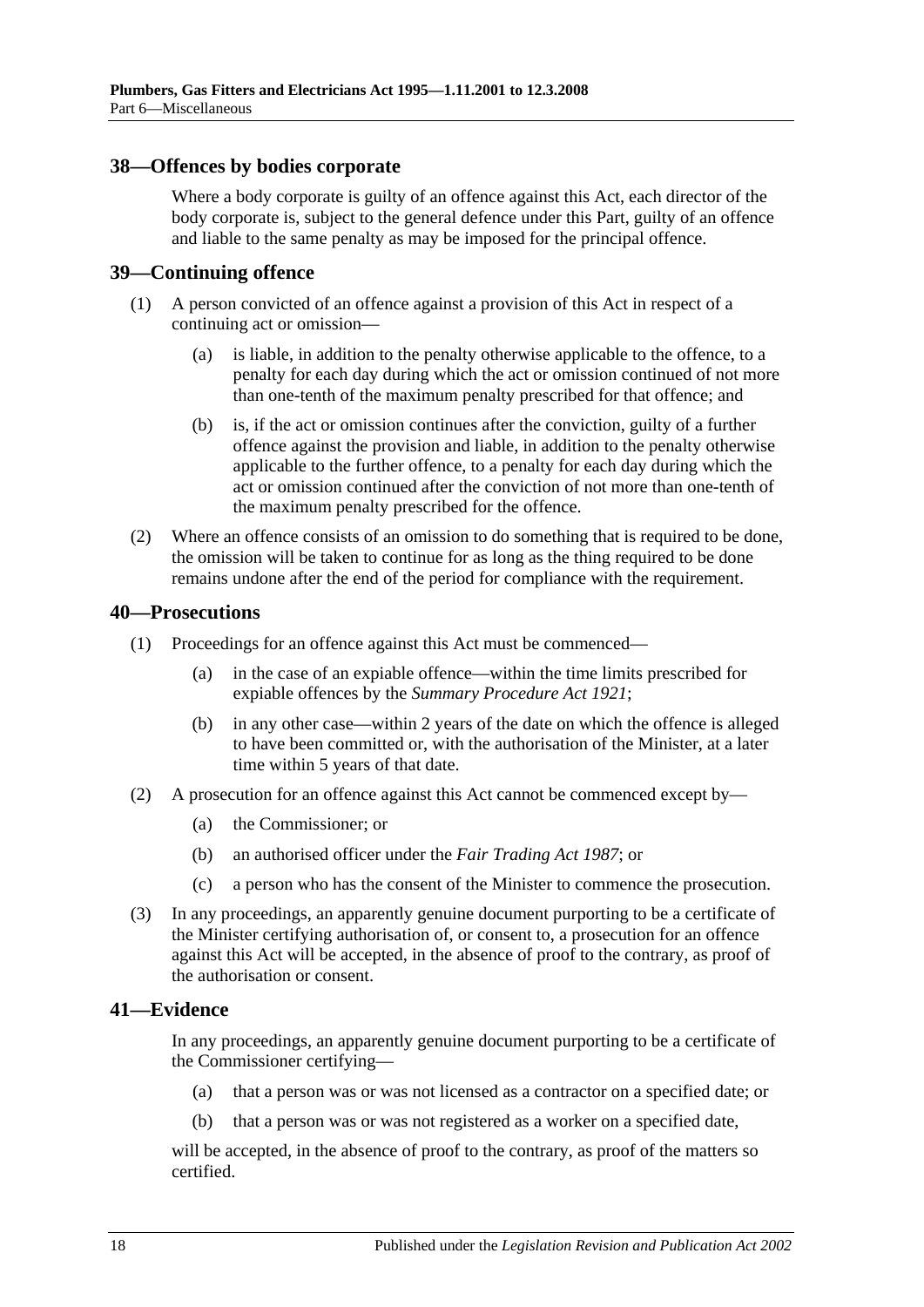### <span id="page-18-0"></span>**42—Service of documents**

- (1) Subject to this Act, a notice or document required or authorised by this Act to be given to or served on a person may—
	- (a) be served on the person personally; or
	- (b) be posted in an envelope addressed to the person—
		- (i) at the person's last known address; or
		- (ii) where the person is a licensed contractor or registered worker—at the person's address for service; or
	- (c) where the person is a licensed contractor—be left for the person at the address for service with someone apparently over the age of 16 years; or
	- (d) be transmitted by facsimile transmission to a facsimile number provided by the person (in which case the notice or document will be taken to have been given or served at the time of transmission).
- (2) The address for service of a licensed contractor or registered worker is the address of which the Commissioner has been last notified in writing by the contractor or worker as the contractor's or worker's address for service.

### <span id="page-18-1"></span>**43—Annual report**

- (1) The Commissioner must, on or before 31 October in each year, submit to the Minister a report on the administration of this Act during the period of 12 months ending on the preceding 30 June.
- (2) The Minister must, within six sitting days after receipt of the report, cause a copy of the report to be laid before each House of Parliament.

### <span id="page-18-3"></span><span id="page-18-2"></span>**44—Regulations**

- (1) The Governor may make such regulations as are contemplated by, or necessary or expedient for the purposes of, this Act.
- (2) Without limiting the generality of [subsection](#page-18-3) (1), the regulations may—
	- (a) require licensed contractors or registered workers to comply with a code of conduct or practice;
	- (b) fix fees to be paid in respect of any matter under this Act and provide for the recovery, refund, waiver or reduction of such fees;
	- (c) exempt (conditionally or unconditionally) classes of persons or activities from the application of this Act or specified provisions of this Act;
	- (d) impose a penalty (not exceeding \$2 500) for contravention of, or non-compliance with, a regulation;
	- (e) fix expiation fees, not exceeding \$210, for alleged offences against the regulations.
- (3) Regulations under this Act—
	- (a) may be of general application or limited application;
	- (b) may make different provision according to the matters or circumstances to which they are expressed to apply;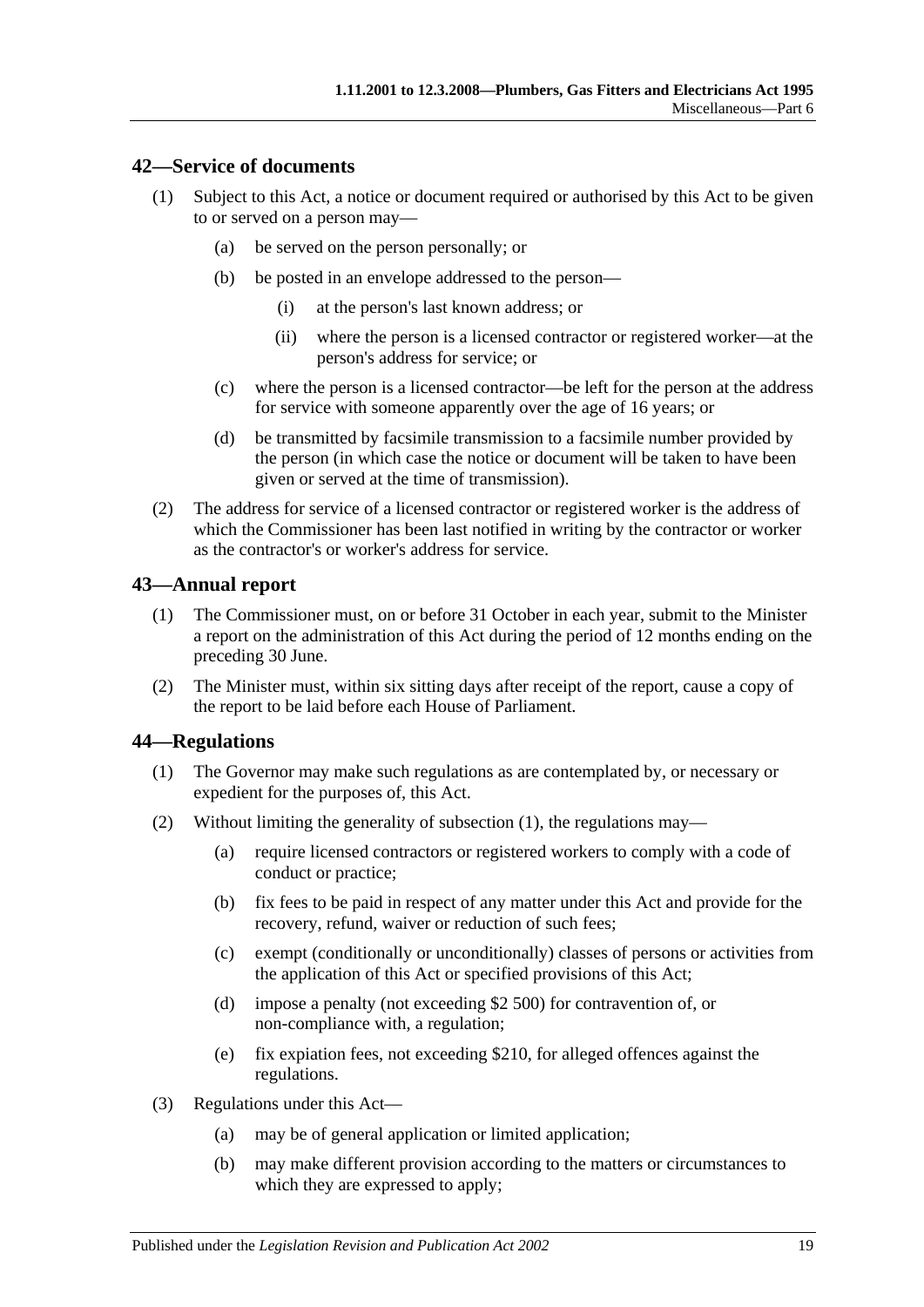- (c) may provide that a matter or thing in respect of which regulations may be made is to be determined according to the discretion of the Commissioner or the Minister.
- (4) The regulations may operate by reference to a specified code as in force at a specified time or as in force from time to time.
- (5) If a code is referred to in the regulations—
	- (a) a copy of the code must be kept available for inspection by members of the public, without charge and during normal office hours, at an office determined by the Minister; and
	- (b) evidence of the contents of the code may be given in any legal proceedings by production of a document apparently certified by the Minister to be a true copy of the code.

# <span id="page-19-0"></span>**Schedule 1—Appointment and selection of assessors for Court**

- <span id="page-19-3"></span>(1) The Minister must establish a panel of persons who may sit as assessors consisting of persons representative of persons involved in work regulated under this Act.
- (2) The Minister must establish a panel of persons who may sit as assessors consisting of persons representative of members of the public who deal with persons referred to in [subclause](#page-19-3) (1).
- (3) A member of a panel is to be appointed by the Minister for a term of office not exceeding three years and on conditions determined by the Minister and specified in the instrument of appointment.
- (4) A member of a panel is, on the expiration of a term of office, eligible for reappointment.
- (5) Subject to [subclause](#page-19-4) (6), if assessors are to sit with the Court in proceedings under [Part](#page-11-0) 4, a Judge of the Court on the complaint must select one member from each of the panels to sit with the Court in the proceedings.
- <span id="page-19-4"></span>(6) A member of a panel who has a personal or a direct or indirect pecuniary interest in a matter before the Court is disqualified from participating in the hearing of the matter.
- (7) If an assessor dies or is for any reason unable to continue with any proceedings, the Court constituted of the judicial officer who is presiding at the proceedings and the other assessor may, if the judicial officer so determines, continue and complete the proceedings.

# <span id="page-19-1"></span>**Schedule 2—Transitional provisions**

# <span id="page-19-2"></span>**2—Transitional**

(1) In this clause—

*former provisions* means—

- (a) the *[Electrical Workers and Contractors Licensing Act](http://www.legislation.sa.gov.au/index.aspx?action=legref&type=act&legtitle=Electrical%20Workers%20and%20Contractors%20Licensing%20Act%201966) 1966*;
- (b) section 28 of the *[Gas Act](http://www.legislation.sa.gov.au/index.aspx?action=legref&type=act&legtitle=Gas%20Act%201988) 1988*;
- (c) section 17B of the *[Sewerage Act](http://www.legislation.sa.gov.au/index.aspx?action=legref&type=act&legtitle=Sewerage%20Act%201929) 1929*;
- (d) paragraph XIV of section 10(1) of the *[Waterworks Act](http://www.legislation.sa.gov.au/index.aspx?action=legref&type=act&legtitle=Waterworks%20Act%201932) 1932*;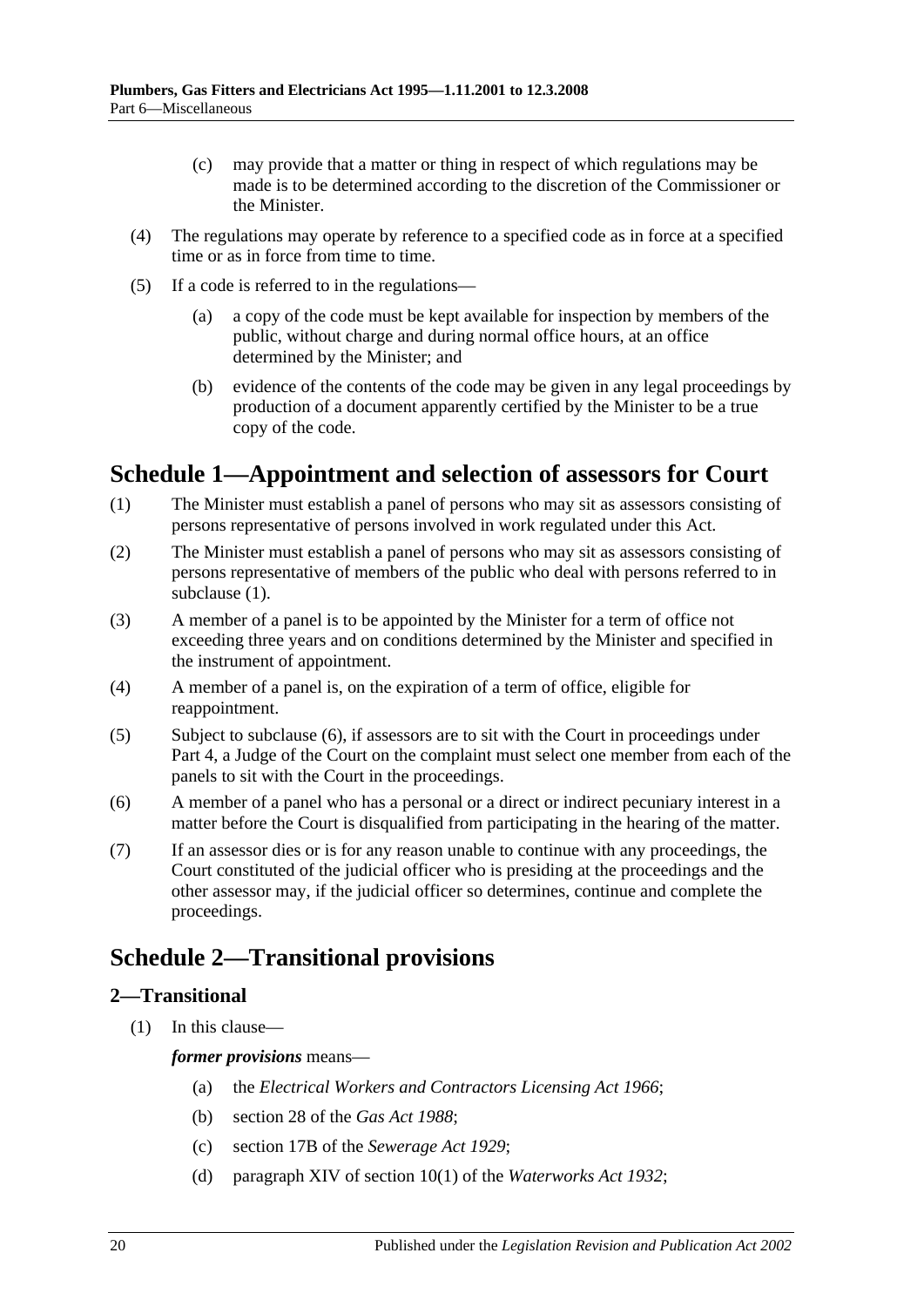- (e) regulations under any of the above Acts or provisions.
- <span id="page-20-0"></span>(2) Despite the other provisions of this Act but subject to this clause, the Commissioner must grant to a person holding a licence, registration or other authority under the former provisions immediately before the commencement of this Act a licence or registration of such a class and subject to such conditions as may be required to authorise the person to continue to carry on the business or carry out the work that was authorised by the licence, registration or other authority under the former provisions.
- (3) A licence or registration to be granted to a person under [subclause](#page-20-0) (2) may be granted—
	- (a) without any requirement for an application to be made or a fee to be paid; and
	- (b) at any time before the date that was fixed under the former provisions as the next date of expiry of the licence, registration or other authority held by the person under the former provisions immediately before the commencement of this Act; and
	- (c) so as to have effect from a date specified by the Commissioner.
- (4) Until a licence or registration is granted under this clause to a person referred to in [subclause](#page-20-0) (2), the licence, registration or other authority held by the person under the former provisions continues in force, subject to this Act, as if it were a licence or registration (as the case may require) under this Act authorising the person to carry on the business or carry out the work that was authorised by the licence, registration or other authority under the former provisions.
- (5) Despite the other provisions of this Act, a person granted a licence or registration under this clause is not required to pay an annual licence fee or registration fee or lodge an annual return until the date that was fixed under the former provisions as the next date of expiry of the licence, registration or other authority held by the person under the former provisions immediately before the commencement of this Act.
- (6) In any proceedings, an apparently genuine document purporting to be a certificate of the Commissioner certifying that a person was or was not the holder of a specified licence, registration or other authority under the former provisions on a specified date will be accepted, in the absence of proof to the contrary, as proof of the matters so certified.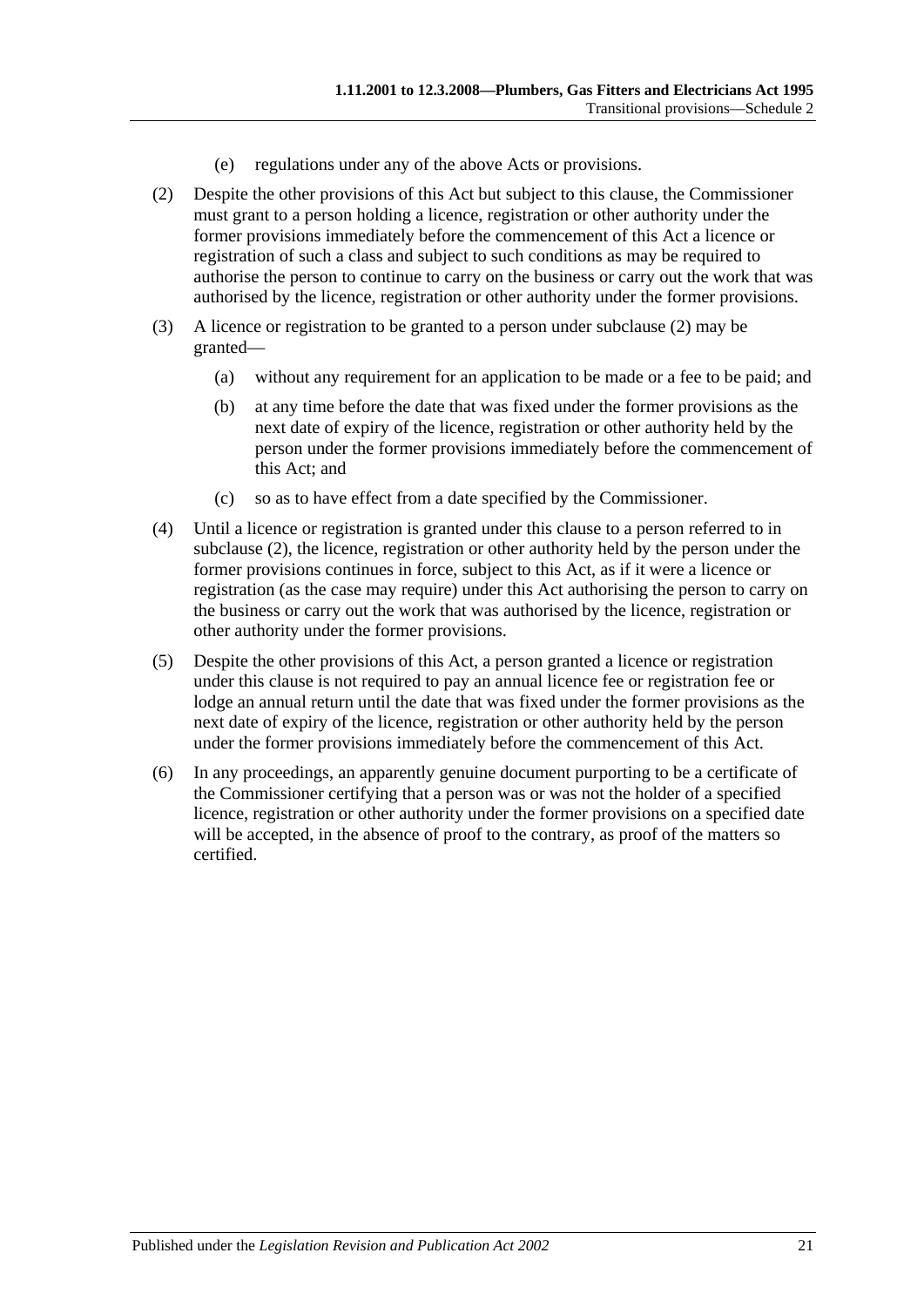# <span id="page-21-0"></span>**Legislative history**

# **Notes**

- Please note—References in the legislation to other legislation or instruments or to titles of bodies or offices are not automatically updated as part of the program for the revision and publication of legislation and therefore may be obsolete.
- Earlier versions of this Act (historical versions) are listed at the end of the legislative history.
- For further information relating to the Act and subordinate legislation made under the Act see the Index of South Australian Statutes or www.legislation.sa.gov.au.

# **Legislation repealed by principal Act**

The *Plumbers, Gas Fitters and Electricians Act 1995* repealed the following: *Electrical Workers and Contractors Licensing Act 1966*

# **Legislation amended by principal Act**

The *Plumbers, Gas Fitters and Electricians Act 1995* amended the following:

*Gas Act 1988 Sewerage Act 1929 Waterworks Act 1932*

# **Principal Act and amendments**

New entries appear in bold.

| Year    | N <sub>0</sub> | Title                                                                              | Assent     | Commencement                                                       |
|---------|----------------|------------------------------------------------------------------------------------|------------|--------------------------------------------------------------------|
| 1995    | 25             | Plumbers, Gas Fitters and<br>Electricians Act 1995                                 | 27.4.1995  | 1.7.1995 (Gazette 29.6.1995 p2977)                                 |
| 1996 34 |                | <b>Statutes Amendment (Common</b><br>Expiation Scheme) Act 1996                    | 2.5.1996   | Sch (cl 27)-3.2.1997 ( <i>Gazette</i><br>19.12.1996 p1923)         |
| 1998    | 21             | <b>Statutes Amendment (Consumer)</b><br>Affairs) Act 1998 as amended by<br>22/1998 | 2.4.1998   | Pt 8 (ss 22 & 23)-28.5.1998 (Gazette<br>28.5.1998 p2292)           |
| 1998    | 22             | <b>Statutes Amendment (Consumer)</b><br>Affairs) Amendment Act 1998                | 2.4.1998   | 2.4.1998                                                           |
| 2000    | 4              | District Court (Administrative and<br>Disciplinary Division) Amendment<br>Act 2000 | 20.4.2000  | Sch 1 (cl 30)-1.6.2000 ( <i>Gazette</i><br>18.5.2000 p2554)        |
| 2001    | 47             | <b>Statutes Amendment (Consumer</b><br>Affairs) Act 2001                           | 11.10.2001 | Pt 5 (ss $12-17$ )-1.11.2001 ( <i>Gazette</i><br>25.10.2001 p4686) |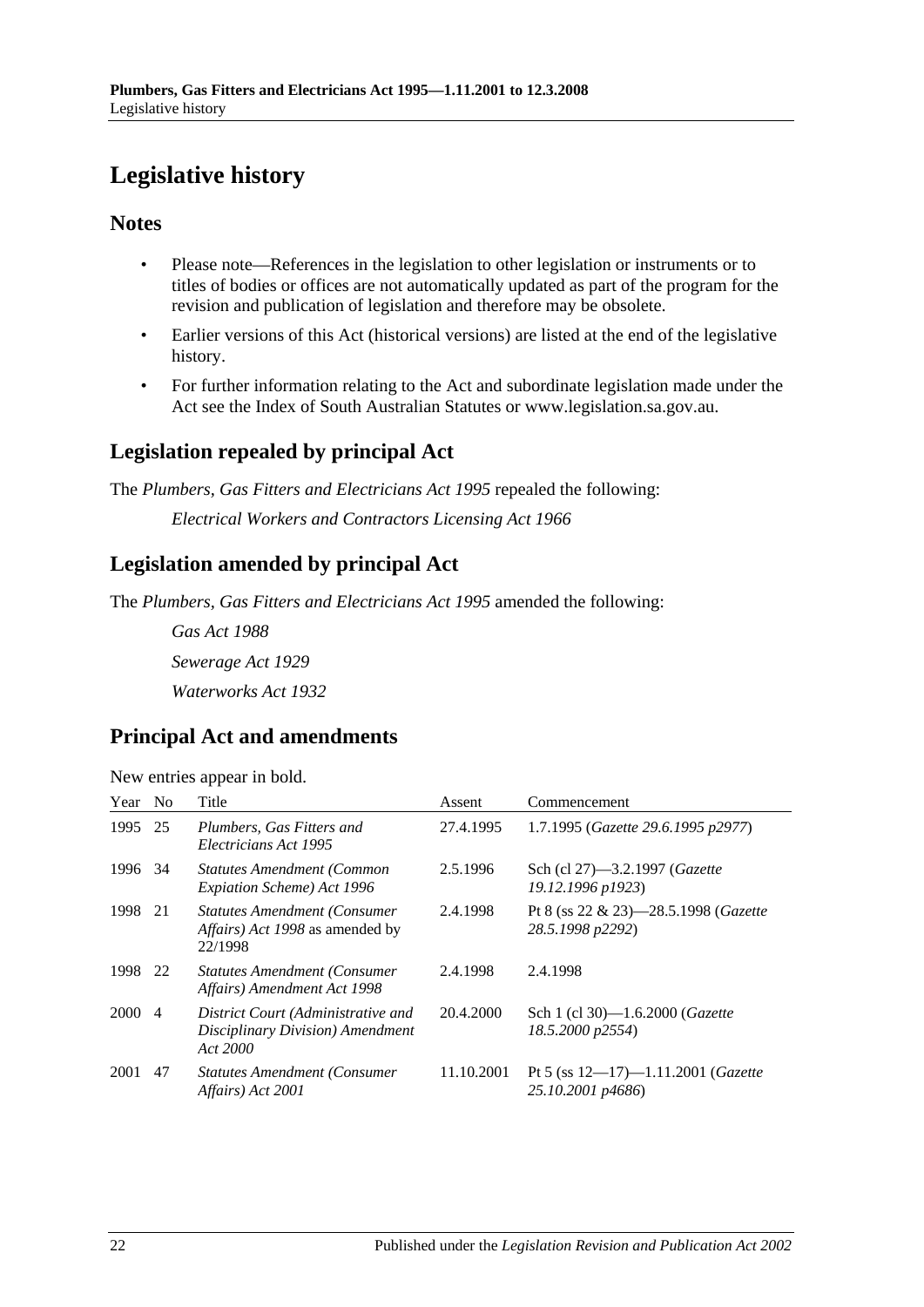# **Provisions amended**

New entries appear in bold.

Entries that relate to provisions that have been deleted appear in italics.

| Provision       | How varied                                                            | Commencement |
|-----------------|-----------------------------------------------------------------------|--------------|
| Long title      | amended under Legislation Revision and<br><b>Publication Act 2002</b> |              |
| Pt 1            |                                                                       |              |
| s <sub>2</sub>  | omitted under Legislation Revision and<br><b>Publication Act 2002</b> |              |
| Pt 2            |                                                                       |              |
| s <sub>6</sub>  |                                                                       |              |
| s(6(1))         | amended by 21/1998 Sch cl 6 as substituted by<br>22/1998 s 3          | 28.5.1998    |
| s <sub>8</sub>  |                                                                       |              |
| s(2)            | amended by $47/2001$ s $12(a)$                                        | 1.11.2001    |
| $8(3)$ – (6)    | inserted by $47/2001$ s $12(b)$                                       | 1.11.2001    |
| s 10            |                                                                       |              |
| 10(2)           | amended by $4/2000$ s $9(1)$ (Sch 1 cl 30(a))                         | 1.6.2000     |
| $s$ 10(5)       | deleted by $4/2000 s 9(1)$ (Sch 1 cl 30(b))                           | 1.6.2000     |
| $s \, 10(6)$    | deleted by $4/2000 s 9(1)$ (Sch 1 cl 30(c))                           | 1.6.2000     |
| s 10A           | inserted by 47/2001 s 13                                              | 1.11.2001    |
| s 11            |                                                                       |              |
| s 11(3)         | amended by 47/2001 s 14                                               | 1.11.2001    |
| s 12            | amended by 21/1998 Sch cl 6 as substituted by<br>22/1998 s 3          | 28.5.1998    |
| Pt <sub>3</sub> |                                                                       |              |
| s 13            | amended by 21/1998 Sch cl 6 as substituted by<br>22/1998 s 3          | 28.5.1998    |
| s 15            |                                                                       |              |
| s 15(1)         | s 15 redesignated as s $15(1)$ by $47/2001$ s 15                      | 1.11.2001    |
| s $15(2)$ - (6) | inserted by 47/2001 s 15                                              | 1.11.2001    |
| s 17            |                                                                       |              |
| s 17(2)         | amended by $4/2000$ s $9(1)$ (Sch 1 cl $30(d)$ )                      | 1.6.2000     |
| s 17(5)         | deleted by $4/2000 s 9(1)$ (Sch 1 cl 30(e))                           | 1.6.2000     |
| s 17(6)         | deleted by $4/2000 s 9(1)$ (Sch 1 cl 30(f))                           | 1.6.2000     |
| s 17A           | inserted by 47/2001 s 16                                              | 1.11.2001    |
| s 18            |                                                                       |              |
| s 18(3)         | amended by 47/2001 s 17                                               | 1.11.2001    |
| Pt 4            |                                                                       |              |
| s 23            | amended by 21/1998 s 22                                               | 28.5.1998    |
| s 24            |                                                                       |              |
| $s\,24(1)$      | amended by 21/1998 Sch cl 6 as substituted by<br>22/1998 s 3          | 28.5.1998    |